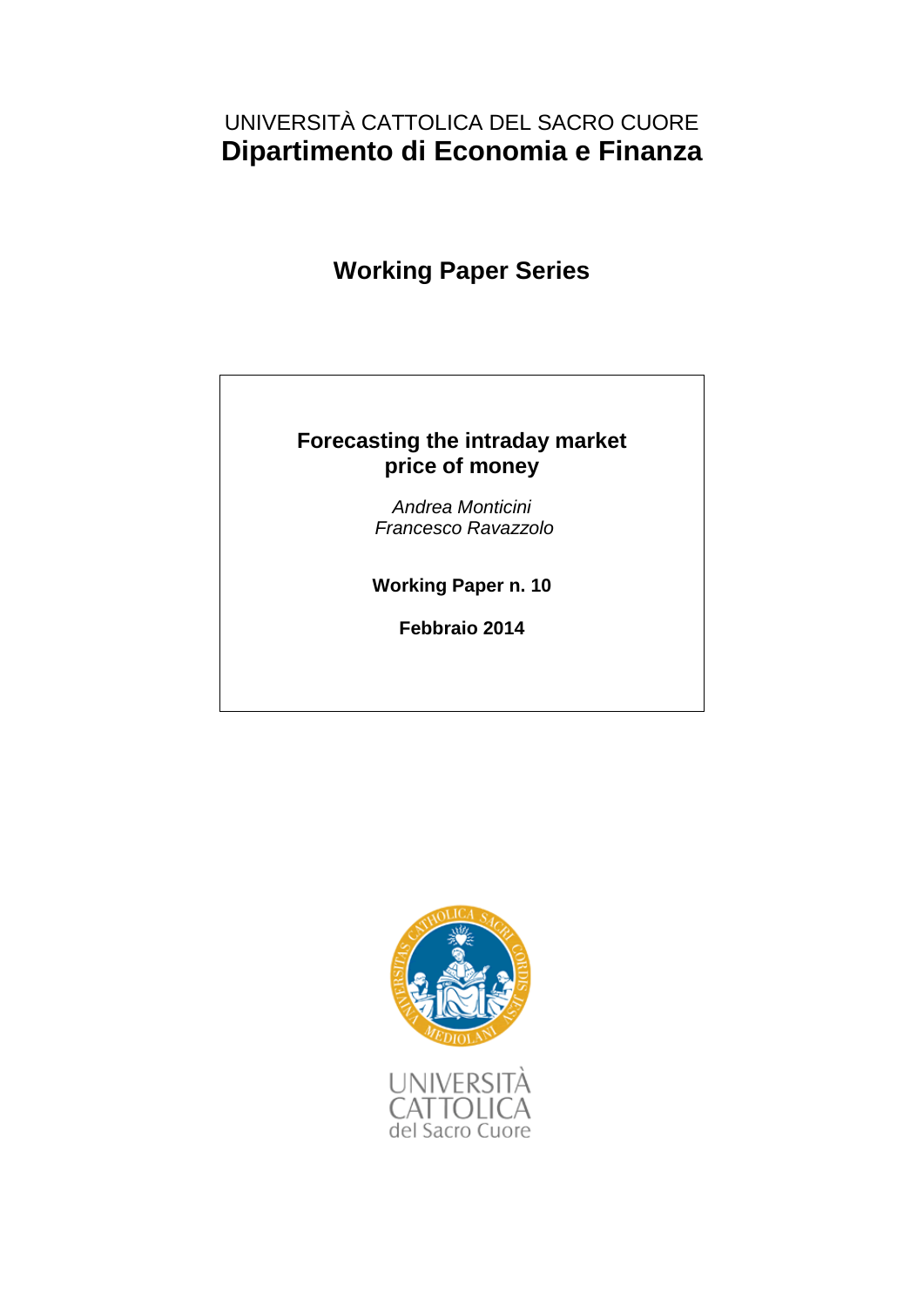# **Forecasting the intraday market price of money**

## **Andrea Monticini**

*Università Cattolica del Sacro Cuore*

## **Francesco Ravazzolo**

*Norges Bank and BI Norwegian Business School*

Working Paper n. 10 Febbraio 2014

Dipartimento di Economia e Finanza Università Cattolica del Sacro Cuore Largo Gemelli 1 - 20123 Milano – Italy tel: +39.02.7234.2976 - fax: +39.02.7234.2781 e-mail: dip.economiaefinanza@unicatt.it

The Working Paper Series promotes the circulation of research results produced by the members and affiliates of the Dipartimento di Economia e Finanza, with the aim of encouraging their dissemination and discussion. Results may be in a preliminary or advanced stage. The Dipartimento di Economia e Finanza is part of the Dipartimenti e Istituti di Scienze Economiche (DISCE) of the Università Cattolica del Sacro Cuore.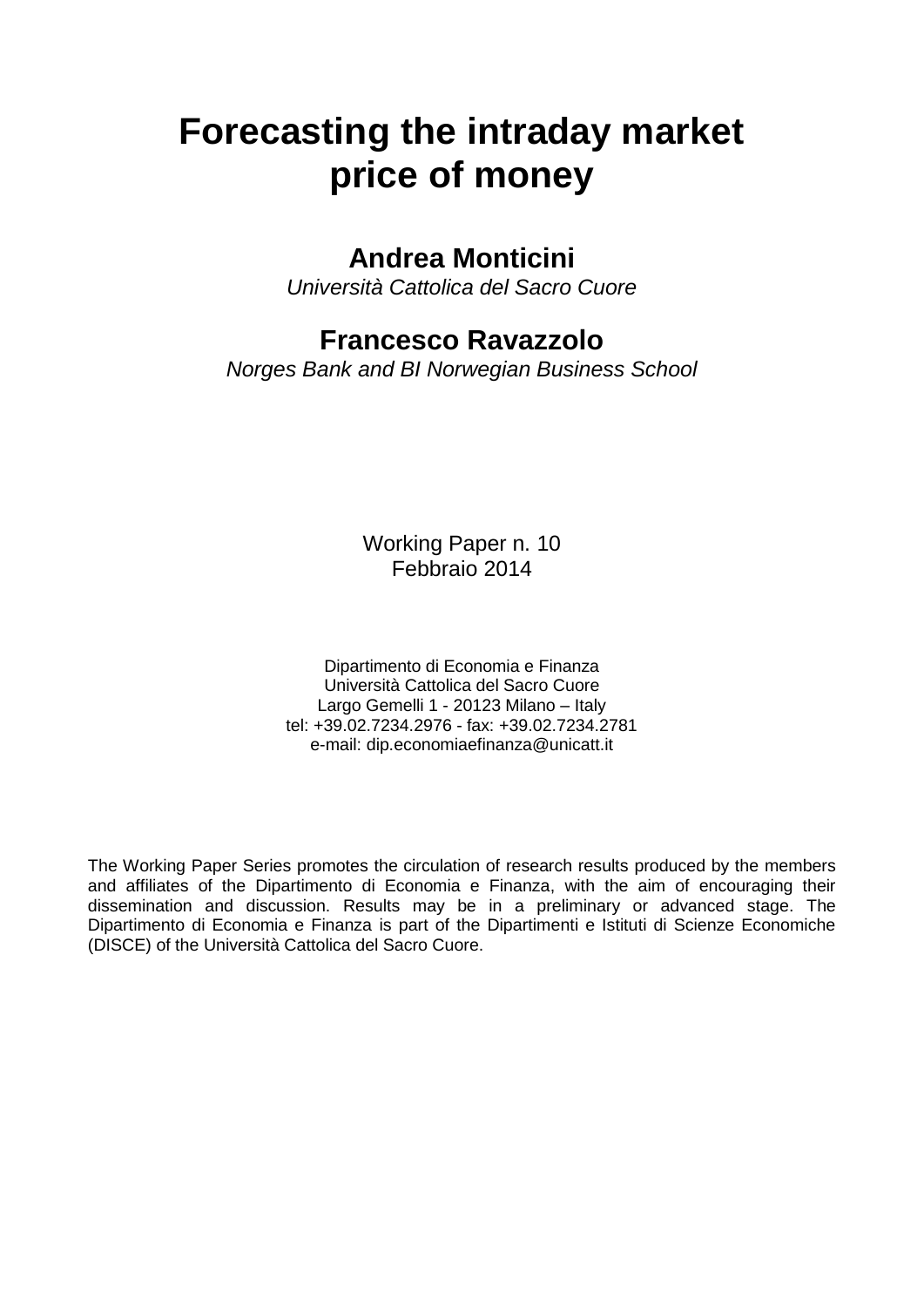## Forecasting the intraday market price of money<sup>∗</sup>

Andrea Monticini<sup>†</sup> Francesco Ravazzolo<sup>‡</sup> Universit`a Cattolica - Milano Norges Bank and BI Norwegian Business School

June 10, 2013

#### Abstract

Central banks' operations and efficiency arguments would suggest that the intraday interest rate should be set to zero. However, a liquidity crisis introduces frictions related to news, which can cause an upward jump of the intraday rate. This paper documents that these dynamics can be partially predicted during turbulent times. Long memory approaches or a combination of them to account for model uncertainty outperform random walk, autoregressive and moving average benchmarks in terms of point and density forecasting. The relative accuracy is higher when the full distribution is predicted. We also document that such statistical accuracy can provide economic gains in investment strategies based on lending in the intraday market.

Keywords: interbank market, intraday interest rate, forecasting, density forecasting, policy tools.

JEL codes: C22, C53, E4, E5.

<sup>∗</sup>We thank three anonymous referees, Paolo Angelini, Christophe Beuve, Massimo Guidolin, Michael McMcracken, Fabiola Ravazzolo, Dagfinn Rime, Simon van Norden and seminar participants at 2012 North American Summer Meetings of the Econometric Society, Norges Bank, University of Padova and University of Venice for helpful comments. The views expressed in this paper are our own and do not necessarily reflect those of Norges Bank.

<sup>†</sup> andrea.monticini@gmail.com

<sup>‡</sup> francesco.ravazzolo@norges-bank.no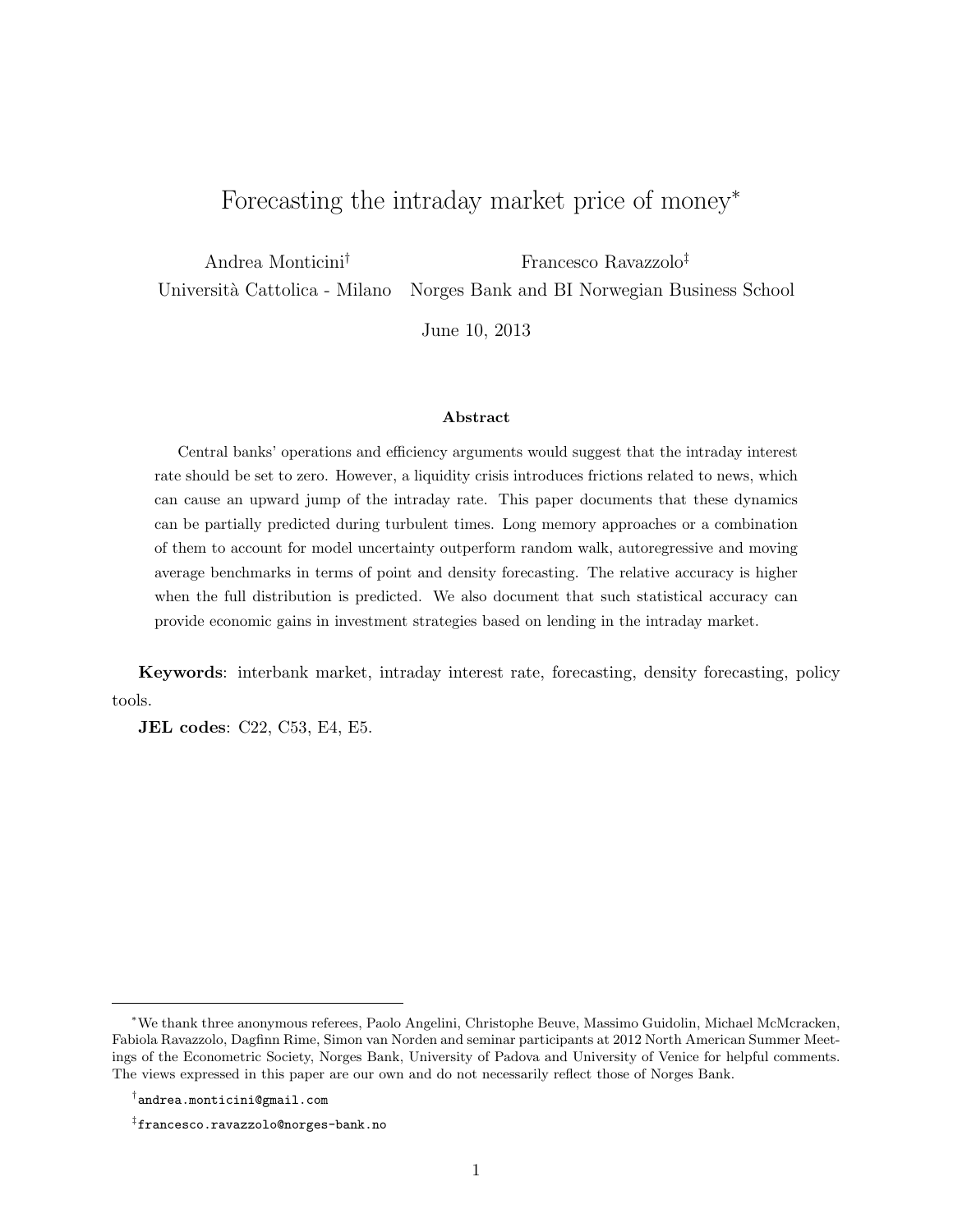### 1 Introduction

An explicit market for intraday loans does not exist. However, we can observe an intraday interest rate by the spread between the interest rates on two overnight loans delivered at different times within the same day (provided they are repaid at the same time next day). [Furfine](#page-21-0) [\(2001\)](#page-21-0), [Baglioni](#page-19-0) [and Monticini](#page-19-0) [\(2008\)](#page-19-0), [Baglioni and Monticini](#page-19-1) [\(2010\)](#page-19-1) and [Jurgilas and Zikes](#page-21-1) [\(2011\)](#page-21-1) find empirical evidence for the existence of such a market in the US, in EU and in the UK. That market is partially unexplored and rich in aspects worth to analyzing: efficiency, the microstructure, arbitrage opportunities and so on. A zero level for the intraday interest spread, and therefore a flat intraday pattern for the rate, should be set for at least two reasons, as discussed in [Baglioni and Monticini](#page-19-1) [\(2010\)](#page-19-1). The first one is related to the role of the policymakers. A positive intraday spread might induce individual banks to delay payments, imposing a negative externality on the banking system, see [Angelini](#page-19-2) [\(1998\)](#page-19-2), [Bech and Garratt](#page-19-3) [\(2003\)](#page-19-3), [Mills and Nesmith](#page-22-0) [\(2008\)](#page-22-0), [Martin and McAndrews](#page-22-1) [\(2008\)](#page-22-1), and consequently increasing the operational risk in the payment systems, see e.g. [FED](#page-21-2) [\(2006\)](#page-21-2) and [FED](#page-21-3) [\(2007\)](#page-21-3). The second one refers to the role of money as a medium of exchange. The intraday rate is just a transaction cost to settle debt which should be minimized, see [Zhou](#page-23-0) [\(2000\)](#page-23-0). Moreover, a zero level for the intraday spread provides an insurance for consumers against liquidity shocks (see e.g. [Martin](#page-22-2) [\(2004\)](#page-22-2) and [Bhattacharya et al.](#page-20-0) [\(2007\)](#page-20-0)). Central banks' daily market operations seem to support these arguments and indeed central banks often provide free daylight credit to the banking system. For example, the Eurosystem does not charge any fee on daylight overdrafts, and cash settlements must be cleared late in the afternoon and not early.

[Baglioni and Monticini](#page-19-0) [\(2008\)](#page-19-0) show that thanks to central bank interventions the intraday markets function fairly well in normal times with interest rates close to zero. However, liquidity crises change the functioning of the markets enormously. [Baglioni and Monticini](#page-19-1) [\(2010\)](#page-19-1) find that the ability of central banks to reduce the market price of intraday liquidity partially vanishes during crises. [Baglioni and Monticini](#page-19-4) [\(2012\)](#page-19-4) build up a simple model to explain why in normal times the only friction in action is related to settlement procedures and to the cost of central bank intraday credit (see the above references and [VanHoose](#page-23-1) [\(1991\)](#page-23-1)), while a liquidity crisis introduces a second component related to the chance of an upward jump of the intraday rate within the day due to some news (e.g., liquidity problems for some players in the market). Furthermore, [Brunetti et al.](#page-20-1) [\(2011\)](#page-20-1) find that central bank interventions during the recent crisis introduced uncertainty and pushed up the intraday money market rate further than (negative) economic news. Durré and Nardelli [\(2008\)](#page-20-2) show that money market rates have been more sensitive to fine-tuning operations in recent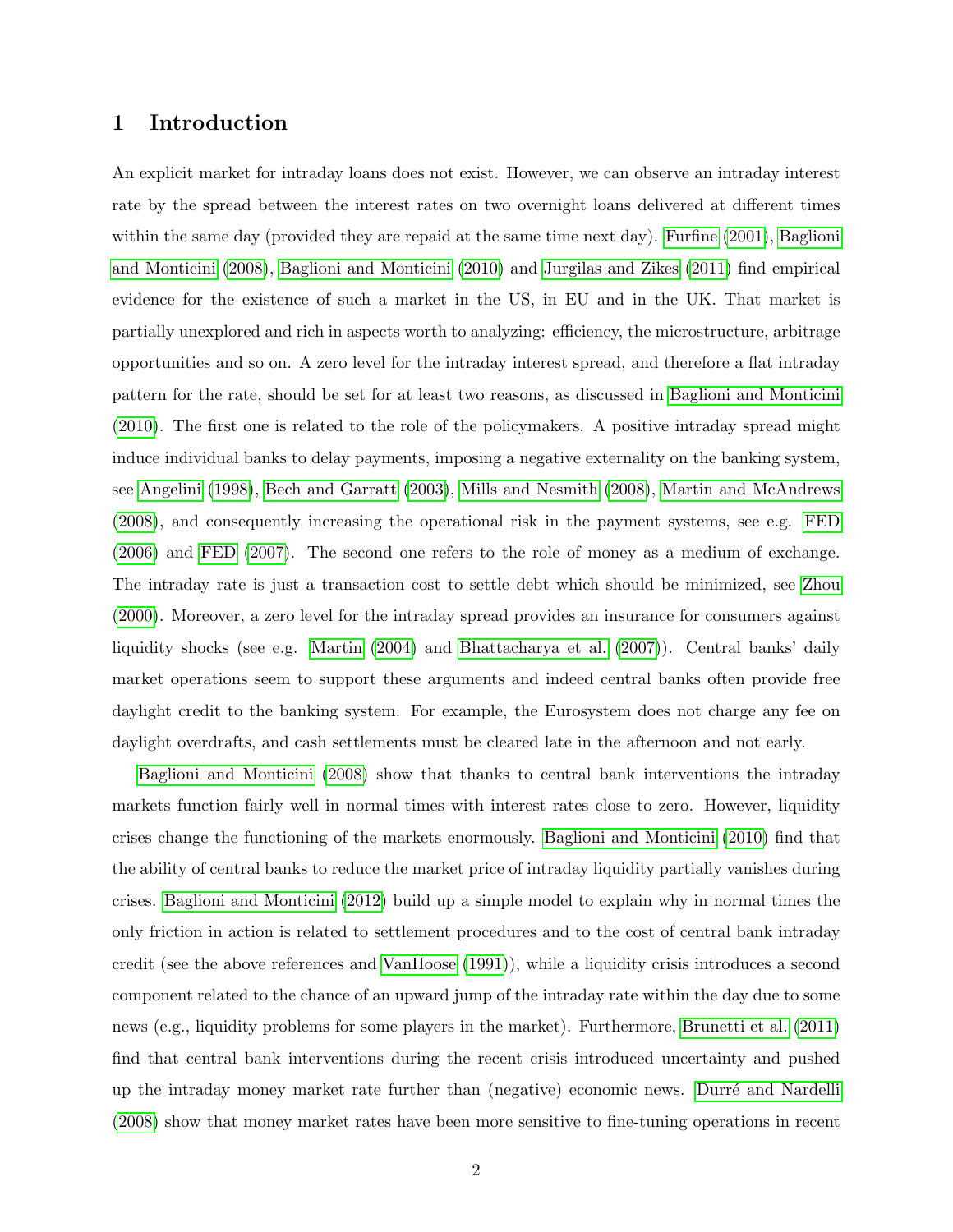years and [Brunetti et al.](#page-20-1) [\(2011\)](#page-20-1) claim that central banks either did not fully grasp the crowding effect, meaning commercial banks replace money market liquidity with central bank liquidity so that market conditions did not improve, see [Heider et al.](#page-21-4) [\(2009\)](#page-21-4), or consistently underestimated funding liquidity demand.

Using a database from the e-Mid market similar to [Baglioni and Monticini](#page-19-4) [\(2012\)](#page-19-4), we document that positive intraday spreads are often observed in the euro area market from January 2007 to April 2009, when our database stops. Moreover, we show that the dynamics of the series over our sample period are not random, but both in-sample and out-of-sample predictability seems to exist, suggesting positive rates are not just due to measurement errors. In particular, our results find that long memory approaches, represented by  $ARFIMA(p,d,q)$  models where d is the order of integration, provide superior fit-measures and statistically outperforms, in terms of point and density forecasting, random walk, autoregressive and moving average models during periods of high volatilities. [Brunetti et al.](#page-20-1) [\(2011\)](#page-20-1) do not find mean reversion, but their linear specifications might not capture high persistence and nonstationarity modelled by our ARFIMA model. Moreover, our more recent sample where the intraday interest rates reduce in the final part of the sample and lower frequency data could explain the difference. Our results also indicate that intraday interest rates behave somewhat differently than longer maturity interest rates for which predictability is often not found and a random walk model is very difficult to beat, see [Ang and Piazzesi](#page-19-5) [\(2003\)](#page-19-5), [Diebold and Li](#page-20-3) [\(2006\)](#page-20-3) and [de Pooter et al.](#page-20-4) [\(2010\)](#page-20-4). [Hamilton](#page-21-5) [\(2009\)](#page-21-5) finds similar evidence of predictability for the daily changes in the Fed Funds. Finally, adding exogenous variables which could proxy funding liquidity and counterparty risks in financial markets as the spread between the three-month Euribor and the three-month Eonia swap rates does not improve forecast accuracy, suggesting that predictability might derive from the econometric properties of the series more than from economic news available in real-time to market participants, see, for example, [Robertson and](#page-22-3) [Wright](#page-22-3) [\(2012\)](#page-22-3).

We believe that our findings are very important for at least two players in the intraday market. Firstly, central banks could plan supplementary interventions to keep intraday spreads close to zero when forecasts indicate severe deviations from the zero level. The policy implication for interventions may be found in the following arguments. Intuitively, a bank short of liquidity say at 9 a.m. has two alternatives: (i) borrow in the interbank ON market, (ii) obtain intraday credit from the central bank and borrow later (say at 3 p.m.) in the ON market. If these two alternatives were substitutes, such bank would not be willing to pay an implicit intraday interest charge larger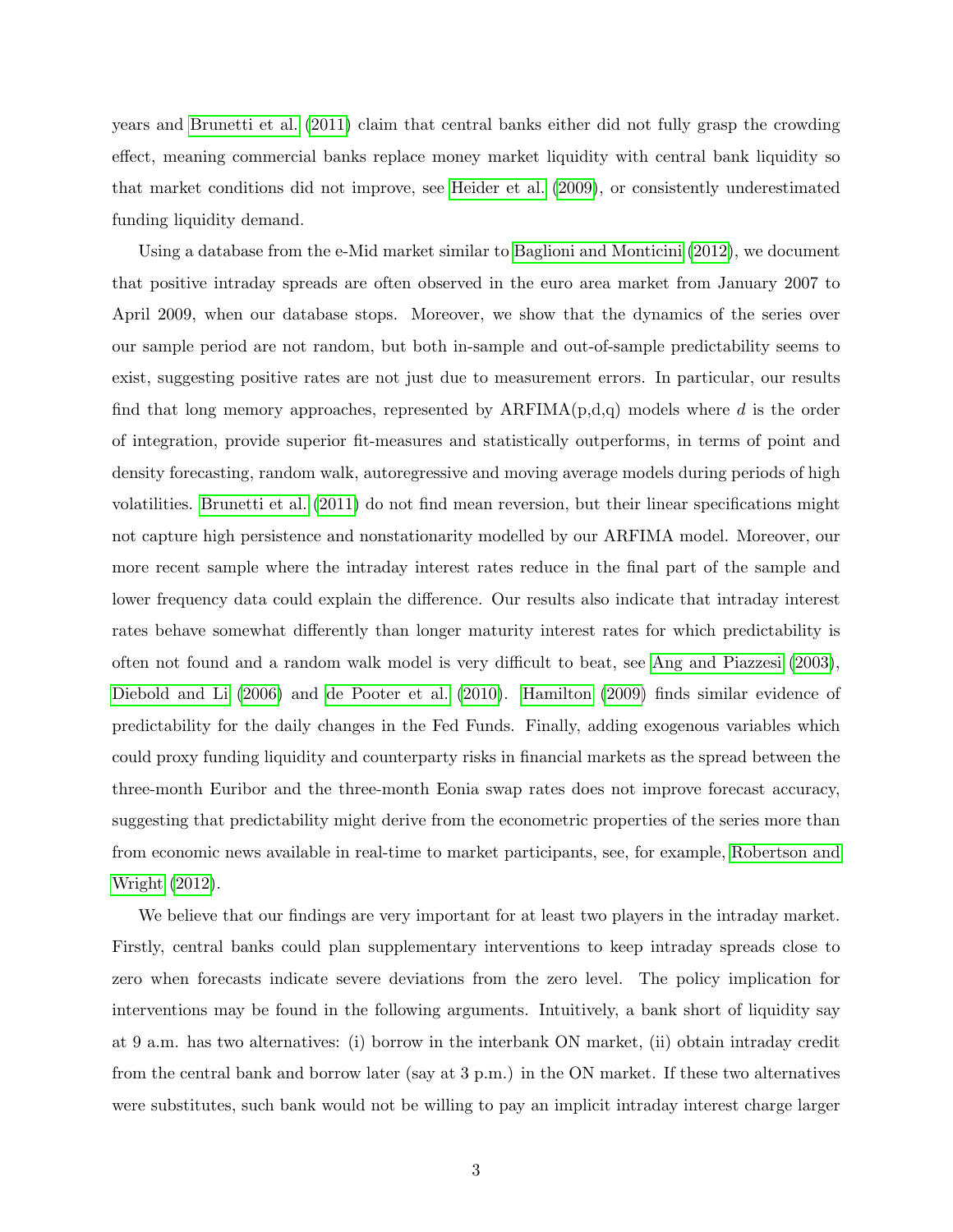than the cost of a six hour loan from the central bank. This is the reason why the cost of daylight liquidity provided by the central bank may be seen as an upper bound for the implicit intraday interest rate. The ECB does not charge any fee on intraday credit. The implicit cost comes from the collateral requirement: if a bank has to borrow eligible securities, she incurs in an explicit cost; to the contrary, if a bank holds eligible securities in her portfolio, she bears only an opportunity cost, as she is not free to trade such securities. A positive spread may be an indication that the central bank should provide (unlimited) free daylight overdrafts on a uncollateralized basis. Secondly, an investor who has collateral or liquidity to invest can implement active strategies based on lending in the intraday market and using information given by predictive densities. We document that the investor can receive economic gains by lending at the intraday rate when the forecast predicts a positive rate. She can also use the full distribution and derive some rules to exit the strategy when predicted quantiles are too high because, for example, they are associated to high counterparty risk or market dysfunctional.

The paper is organized as follow. Section [2](#page-5-0) describes the data set, while section [3](#page-7-0) introduces long memory models for the intraday rate and compares them with the short memory ARMA processes, our benchmarks. A forecast combination based on linear pooling is also presented. Section [3.3](#page-11-0) describes forecasting results and implement active investment strategies based on the forecasts. Section [5](#page-18-0) concludes.

### <span id="page-5-0"></span>2 Data

Our data set includes all overnight (ON) trades taking place on the e-MID interbank market over the period January 2nd 2007 to April 30th 2009 for a total of 593 working days (see Figure [1\)](#page-6-0).

The e-MID represents the only readily available source of micro data on interbank transactions in the euro area, as most of the other transactions in this category are conducted in the over-thecounter (OTC) market. The e-MID is located in Italy, but we believe it can be considered as a proxy for the euro area money market (more than 200 counterparties from all over Europe have access to the system). As banks can arbitrage between the e-MID and the OTC market, the ON interest rate in the e-MID market is closely related to the Eonia rate, which is the euro ON index computed daily by the European Central Bank and published by the European Banking Federation. Furthermore, e-MID interest rates reflect actual transactions, and therefore they do not suffer from the potential distortions affecting offered rates, such as Euribor rates.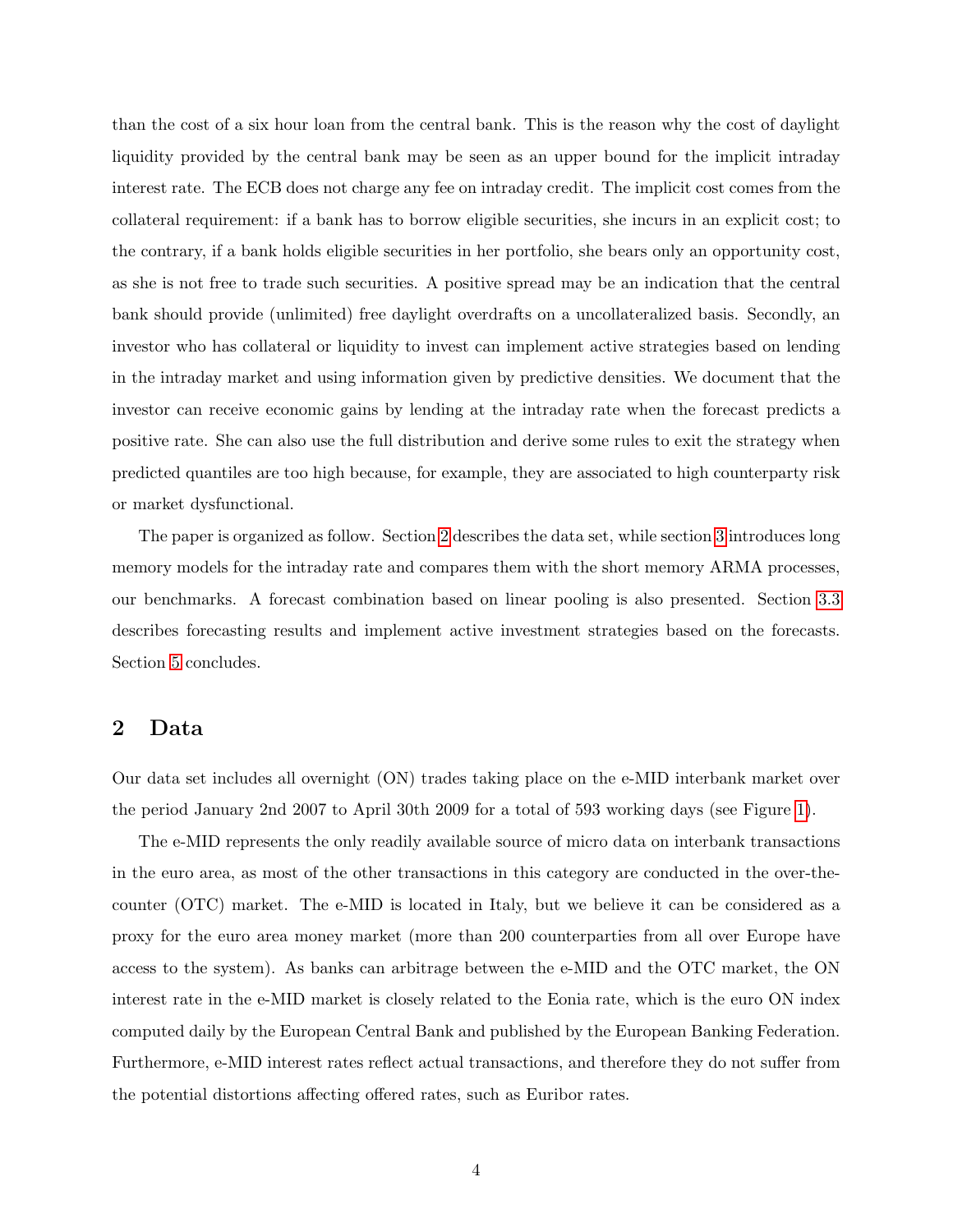#### Figure 1: Data

<span id="page-6-0"></span>

*Note*: The figure shows in the left panel the intraday interest rate in  $\%$  and in the right its histogram. Timeline legend for left panel: a - 8/9/2007, BNP Paribas redemptions on three investment funds; b - 9/14/2007, liquidity support for Northern Rock; c - 12/6/2007, bank writedowns (UBS, Lehman); d - 3/17/2008, collapse of Bear Stearns; e - 9/15/2008, Lehman banckruptcy; f - 9/16/2008, loan to AIG; g - 9/17/2008, money market funds trouble; h - 10/14/2008, US TARP announced; 10/15/2008, ECB extraordinary measures.

We use our data to build up a daily time series of the intraday interest rate as in [Baglioni and](#page-19-4) [Monticini](#page-19-4) [\(2012\)](#page-19-4). For each business day in our sample, we compute the average interest rate for the ON trades taking place between 9 a.m. and 1 p.m.: this is the morning rate  $(R1)$ . In the same fashion, we compute the average rate of the ON trades taking place between 2 p.m. and 6 p.m.: this is the afternoon rate (R2). The difference between R1 and R2 is the intraday interest spread. The average value of the series is around 6.4 basis point, with a standard deviation of 0.112, it is positively skewed (the skewness is equal to 3.43) and not surprisingly, due to spikes most of them related to reserve requirements, see discussion in the next section, and to the money market financial turmoil, leptokurtic, see descriptive statistics in Table  $1<sup>1</sup>$  $1<sup>1</sup>$  Figure [1](#page-6-0) shows its erratic pattern distinguished by fat tails, and an increase in the mean and volatility after Lehman banckruptcy in September 2008 when money markets all around the World experienced liquidity issues.

As theoretically explained in [Baglioni and Monticini](#page-19-4) [\(2012\)](#page-19-4), the difference between R1 and R2 is due to both funding liquidity (hereafter we refer to funding liquidity as 'liquidity') and counterparty

<span id="page-6-1"></span><sup>&</sup>lt;sup>1</sup>We have also computed the ON series using different hours, such as the difference between the average rate of the opening value computed over the first hour of trading and the average closing value over the last hour, and differences are marginal.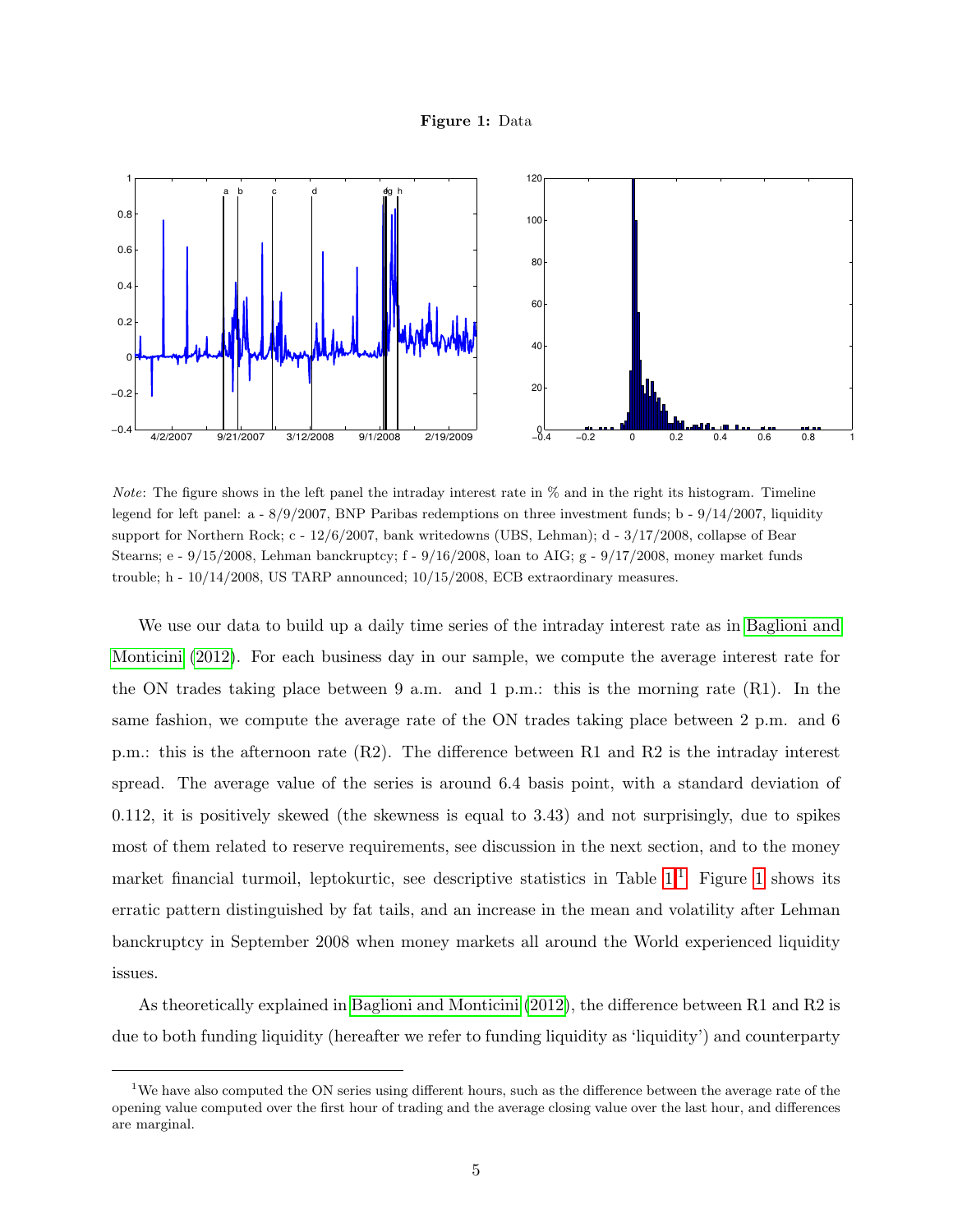| Mean           |       |          | Median Minimum Maximum |
|----------------|-------|----------|------------------------|
| 0.063          | 0.022 | $-0.215$ | 0.851                  |
| Std. Dev. C.V. |       |          | Skewness Ex. kurtosis  |
| 0.112          | 1.762 | 3.432    | 16.3199                |
|                |       |          |                        |

<span id="page-7-1"></span>Table 1: Summary Statistics for the variable intraday interest rate

risk. Forecasting the intraday spread requires the use of a proxy to take into account these risks. An obvious candidate is the spread between the three-month Euribor and the three-month Eonia swap rate (thereafter referred to Eonia-Euribor spread). This is a well known indicator, often used in the analysis of the liquidity crisis. It reflects both the liquidity and the counterparty risks perceived by the participants in the money market; at the same time, it is not affected by changes in interest rate expectations. Both the Euribor and the Eonia swap rate are calculated at 11 a.m., using the information provided by a panel of primary European banks<sup>[2](#page-7-2)</sup>. To explain why this spread is a good risk indicator, suppose this morning the spread is larger than yesterday: this may be taken as an indication that the liquidity risk and the counterparty risk perceived by market participants have gone up, presumably reflecting the release of some negative news. For this reason, we take the daily change of the spread  $(\omega_1)$  as an indicator of movements of the ON rate within the day.<sup>[3](#page-7-3)</sup>

### <span id="page-7-0"></span>3 Model

As a preliminary check, we test the intraday interbank market spread  $(y_t)$  time-series for a unit root. The unit root hypothesis is rejected (GLS-ADF [\(Elliott et al.](#page-20-5) [\(1996\)](#page-20-5))) in favour of stationary ARMA models, although with autoregressive coefficients close to unity. Then we test for long memory, and the Lo's RS test [\(Lo](#page-22-4) [\(1991\)](#page-22-4)) (3.062 with p-value  $< 0.005$ ) provides evidence in favour of long memory. Therefore we focus on ARMA and ARFIMA models.

<span id="page-7-2"></span><sup>2</sup>They are provided by the European Banking Federation. See http://www.euribor.org/ for detailed information and for daily data.

<span id="page-7-3"></span><sup>&</sup>lt;sup>3</sup>We also considered a generic Credit Default Swap Index, but predictive results are inferior to the results using the Eonia-Euribor spread. Results are available upon request.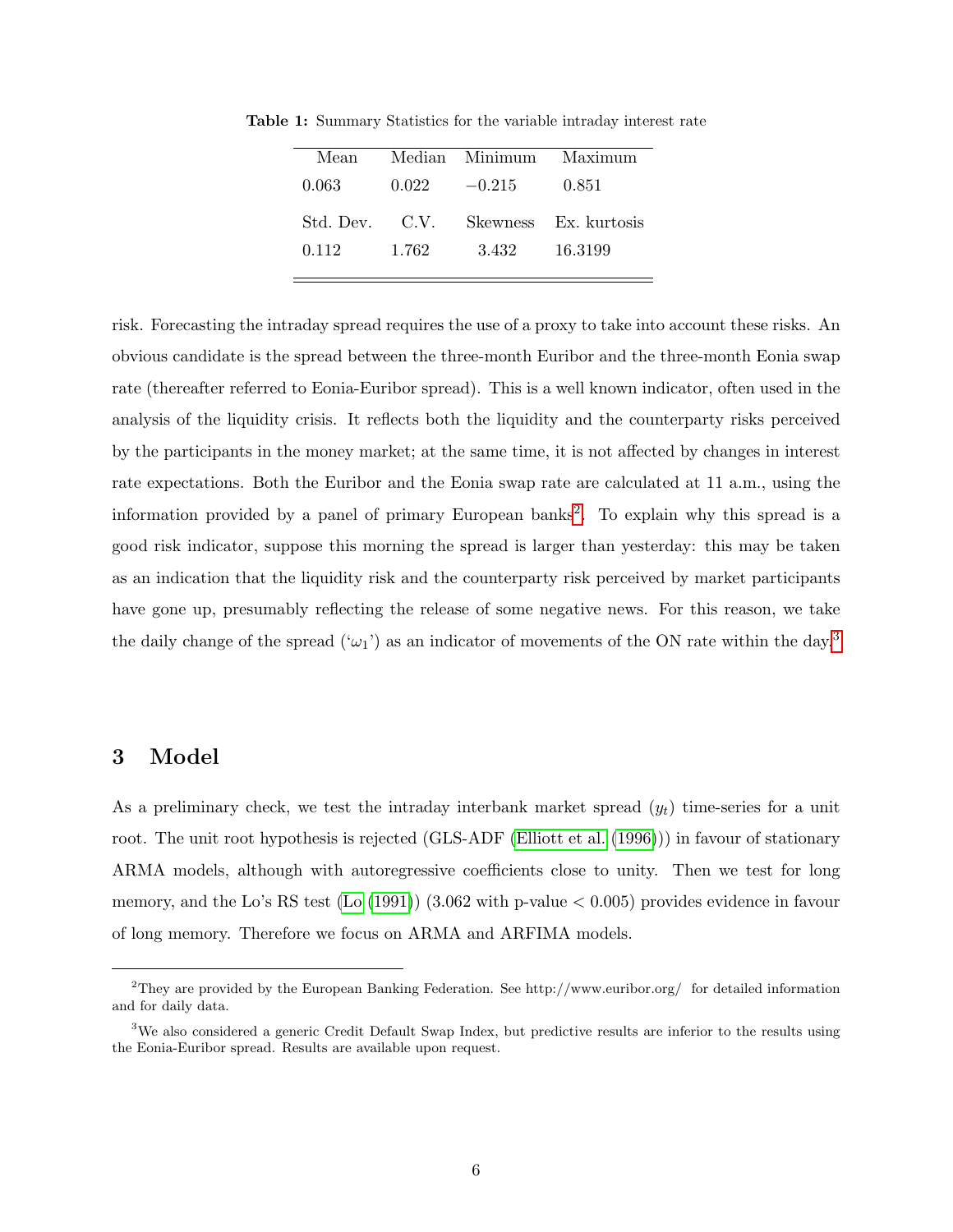#### 3.1 Individual models

ARMA The first model is a traditional time series approach to modelling interest rates, the au-toregressive moving average (ARMA) model (see, for example, [Hamilton](#page-21-6) [\(1994\)](#page-21-6)). The ARMA $(p, q)$ model implies that the current value of the investigated process (say, the intraday interbank market spread  $y_t$ ) is expressed linearly in terms of its past p values (autoregressive part) and in terms of the q previous values of the process  $\epsilon_t$  (moving average part) and a possible set of k deterministic terms and l stochastic variables as predictors. We specify the  $ARMA(p, q)$  as:

$$
\phi(L)y_t = \theta_0 + \sum_{i=1}^k \psi_i x_{i,t} + \sum_{j=1}^l \varphi_j w_{j,t} + \theta(L)\epsilon_t,
$$
\n(1)

where  $\theta_0$  is a constant term,  $\phi(L)$  and  $\theta(L)$  are the autoregressive and moving average polynomials in the lag operator  $L$  respectively, defined as:

$$
\phi(L) = 1 - \phi_1 L - \phi_2 L^2 - \dots - \phi_p L^p,\tag{2}
$$

$$
\theta(L) = 1 - \theta_1 L - \theta_2 L^2 - \dots - \theta_q L^q,\tag{3}
$$

and  $\epsilon_t$  is an independent and identically distributed (iid) noise process with zero mean and finite variance  $\sigma^2$ ;<sup>[4](#page-8-0)</sup>  $x_t = (x_{1,t}, x_{2,t}, ..., x_{k,t})'$  is the  $(k \times 1)$  vector of deterministic terms (dummies) at time t and  $\psi = (\psi_1, \psi_2, ..., \psi_k)'$  is a  $(k \times 1)$  vector of coefficients;  $w_t = (w_{1,t}, w_{2,t}, ..., w_{l,t})'$  is the  $(l \times 1)$ vector of stochastic predictors for time t, and  $\varphi = (\varphi_1, \varphi_2, ..., \varphi_l)'$  is a  $(l \times 1)$  vector of coefficients.<sup>[5](#page-8-1)</sup>

Depository institutions in the Eurosystem ought to meet some reserve requirements. The reserve requirements are the amount of funds that a depository institution ought to hold in reserve against specified deposit liabilities. The requirement has to be satisfied on average over a maintenance period. See Durré and Nardelli [\(2008\)](#page-20-2) for a description of the current Eurosystem monetary policy operational framework. There is empirical evidence, as in [Angelini](#page-19-6) [\(2000\)](#page-19-6) for the previous Eurosystem monetary policy operational framework and Durré and Nardelli [\(2008\)](#page-20-2) for the current one, that on last day of the reserve requirement maintenance period, the intraday volatility of the interbank rate is substantially higher than during the rest of the month. For this reason, we

<span id="page-8-0"></span><sup>&</sup>lt;sup>4</sup>We also investigate time-varying volatility residuals, modelled with a Garch $(1,1)$  specification, for the ARMA and other models. Forecast accuracy, on average, decreases and we do not report results. A (continuous) time-varying volatility model would imply ECB does not pursue any daily market operation to smooth intraday rates.

<span id="page-8-1"></span><sup>&</sup>lt;sup>5</sup>An ARMA model collapses to a random walk (RW), model for absence of predictability, by assuming  $\phi_1 = 1$ ,  $\phi_2 = ... = \phi_p = 0$  and  $\theta_1 = \theta_2 = ... = \theta_q = 0$ . We use it as benchmark in our analysis.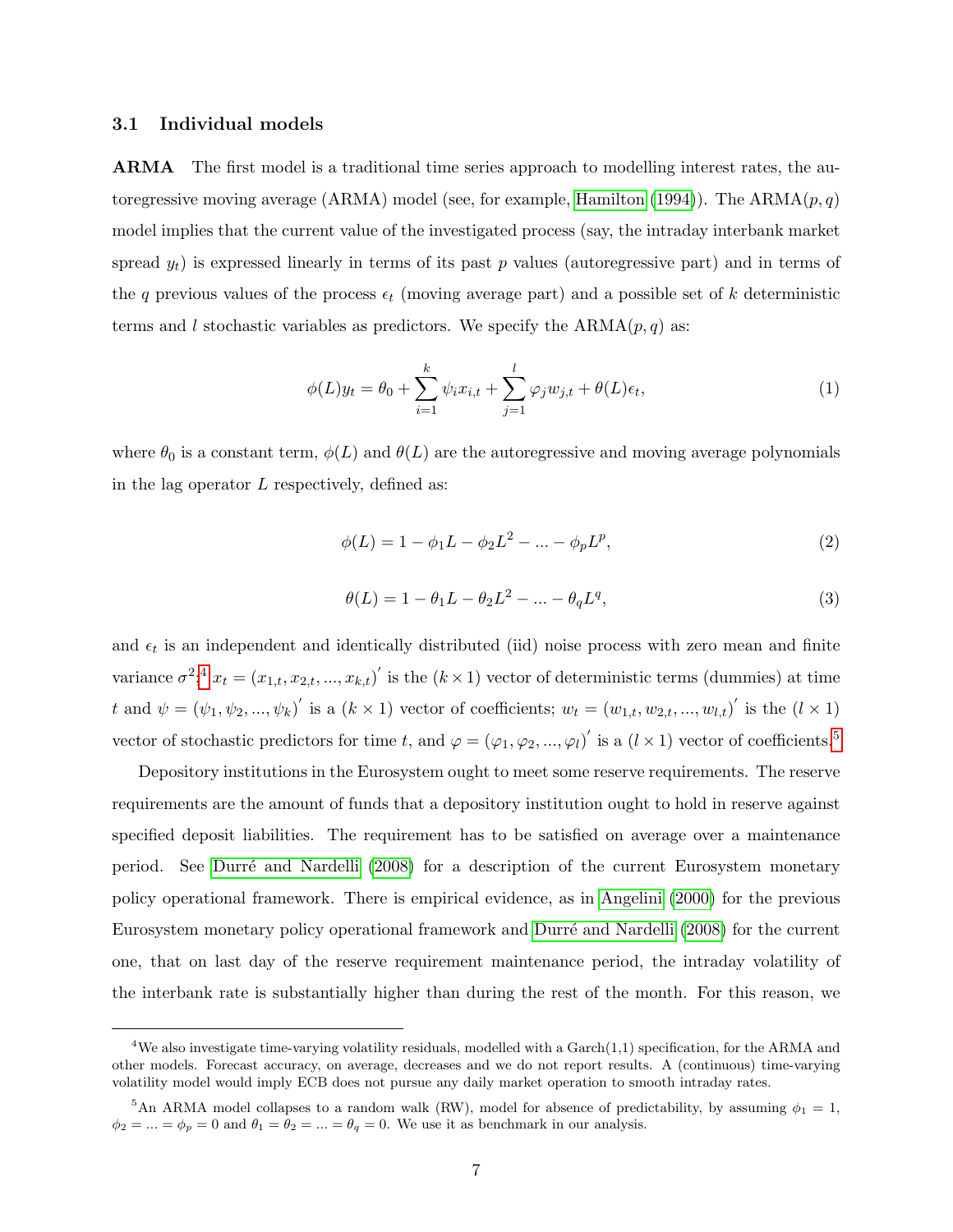introduce a 0, 1 dummy variable. The dummy variable takes 1 on settlement days and 0 otherwise. Moreover, we include a 0, 1 dummy variable for the end of month and end of quarter effects like in (Angel León et al., 2006). We apply two  $ARMA(p, q)$  specifications: in the first model  $k = 2$  $(l = 0)$ , which corresponds to the two dummy variables. In the second specification  $k = 2$  and  $l = 1$ , referring to the use of the liquidity and counterparty risk variable defined by the Eonia-Euribor spread as stochastic predictors. The value of the spread at time  $t$  is used to predict the intraday rate at time  $t + 1$ . The second class of models is denoted with suffix X in the remainder of the text.<sup>[6](#page-9-0)</sup>

ARFIMA Long memory behaviors found in section [3](#page-7-0) can be modelled in a more rigorous way than by using p lags in ARMA models. We propose the following  $ARFIMA(p, d, q)$  model:

$$
\phi(L)(1 - L)^{d}y_{t} = \theta_{0} + \sum_{i=1}^{k} \psi_{i}x_{i,t} + \sum_{j=1}^{l} \varphi_{j}w_{j,t} + \theta(L)\epsilon_{t},
$$
\n(4)

where we recall  $\phi(L) = 1 - \phi_1 L - \phi_2 L^2 - \dots - \phi_p L^p$ ,  $\theta(L) = 1 - \theta_1 L - \theta_2 L^2 - \dots - \theta_q L^q$  and  $\epsilon_t$  is an independent and identically distributed (iid) noise process with zero mean and finite variance  $\sigma^2$ . The parameter d specifies the order of integration. We require  $0 < d < 1$ ,  $\sum_{i=1}^{p} |\phi_i| < 1$ ,  $\sum_{i=1}^{q} |\theta_i| <$ 1. We implemented two different estimation methods for d over the full sample, a variant of the log-periodogram regression proposed by [Geweke and Porter-Hudak](#page-21-7) [\(1983\)](#page-21-7)  $(\hat{d} = 0.326 (0.044)),$ and the maximum likelihood (ML) estimator implemented by [Sowell](#page-22-5) [\(1992\)](#page-22-5)  $(\hat{d} = 0.279 \,(0.028))$ . Similar results were obtained in each case. We apply two  $ARFIMA(p, d, q)$ s depending on whether the explanatory stochastic variable is used (referred as  $ARFIMAX(p, d, q)$ ) or not (referred as  $ARFIMA(p, d, q)$ ).

[Bhardwaj and Swanson](#page-20-6) [\(2006\)](#page-20-6) discuss how  $ARFIMA(p, d, q)$  processes perform better in (point) forecasting exercises when the data sample is small. Moreover, spurious long memory behaviors arise in many contexts, such as when there are (stochastic) structural breaks in linear and nonlinear models, regime switching models, and when forming models using variables that are nonlinear transformations of underlying "short memory" variables, see for example [Byers et al.](#page-20-7) [\(1997\)](#page-20-7), [Diebold and Inoue](#page-20-8) [\(2001\)](#page-20-8), [Engle and Smith](#page-21-8) [\(1999\)](#page-21-8) and [Bhardwaj and Swanson](#page-20-6) [\(2006\)](#page-20-6).

<span id="page-9-0"></span><sup>&</sup>lt;sup>6</sup>We have also tested ARIMA models, but results are substantially inferior to those for the ARMA models and not reported.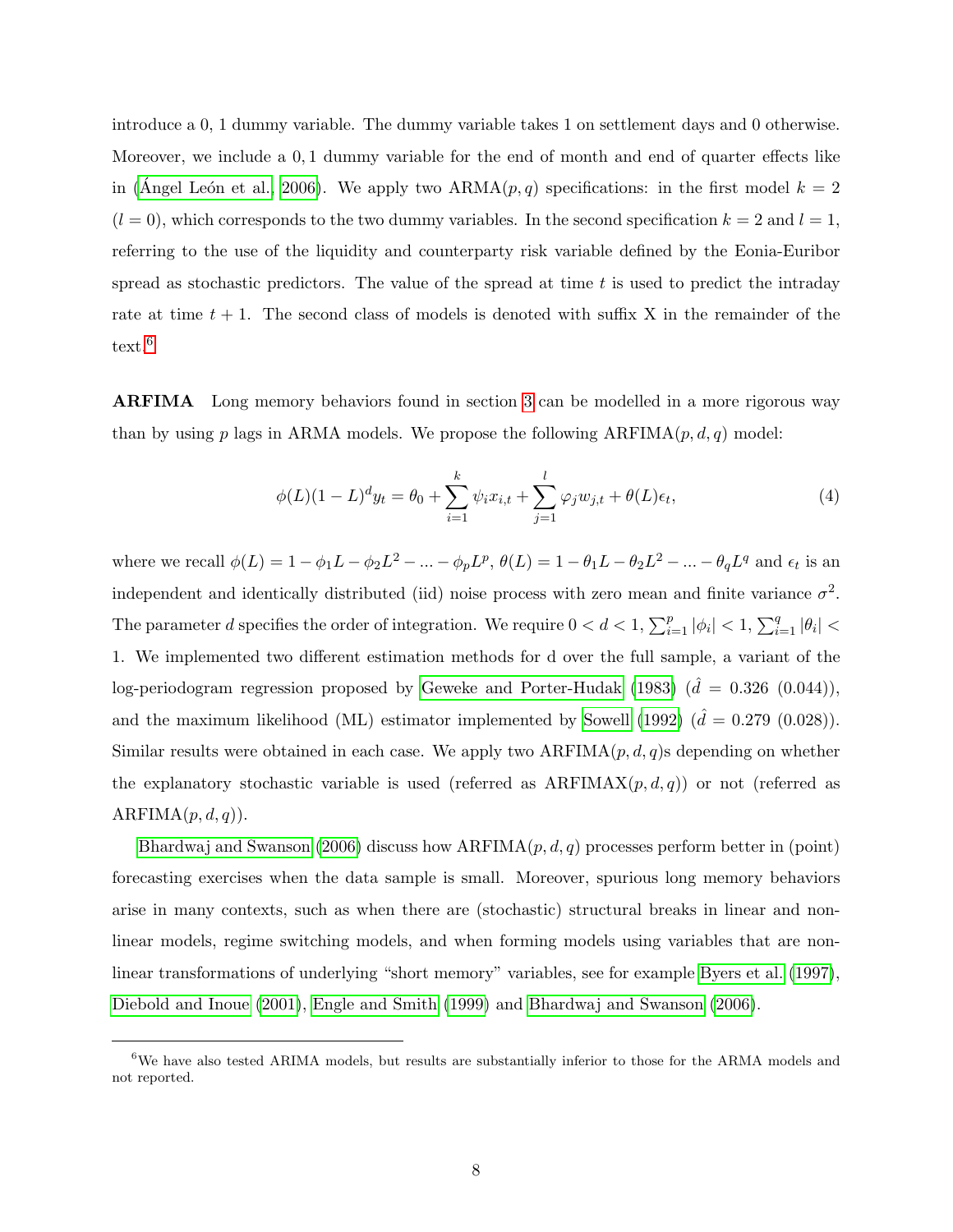Estimation We estimate models using an expanding window approach, implying that every day a new observation is available we expand the in-sample period with one observation and produce a new forecasts.[7](#page-10-0) We estimate our models using maximum likelihood estimators in Ox, see [Doornik](#page-20-9) [and Ooms](#page-20-9) [\(2006\)](#page-20-9). For computing 1-step ahead density forecasts, we use a conditional normal approximation as in [Huurman et al.](#page-21-9) [\(2010\)](#page-21-9). Assuming that the past errors and coefficients are known, the conditional expectation corresponds to the point forecast of each individual model. The forecast variance is computed by approximating the forecast error variance with the in-sample estimate of the error variance  $\sigma^2$ . The predictive density given by any of the models in the suite is then

$$
f_{t+1,i}(y_{t+1}) \sim N(\mu_{t+1,i}, \sigma_{t+1,i}^2), \tag{5}
$$

where  $\mu_{t+1,i}$  is the point forecast and  $\sigma_{t+1,i}^2$  is the variance forecast for model i made at time t for  $t+1$ .

#### 3.2 Linear opinion pooling

Our model set contains two classes of models,  $ARMA(p, q)$  and  $ARFIMA(p, d, q)$ ; in each of them the exogenous Eonia-Euribor spread (labeled with a  $X'$  suffice) can be added; and number of p AR and  $q$  MA lags have also to be estimated. When restricting  $p$  and  $q$  to assume as maximum value 1, we result in 16 individual models: RW, AR, MA, ARMA, RWX, ARX, MAX, ARMAX,  $ARFIMA(0,d,0), ARFIMA(1,d,0), ARFIMA(0,d,1), ARFIMA(1,d,1), ARFIMAX(0,d,0), ARFIAX(0,d,0),$  $MAX(1,d,0)$ ,  $ARFIMAX(0,d,1)$ ,  $ARFIMAX(1,d,1)$ . Ex ante selection of the best model can be difficult, see, for example, discussion in [Robertson and Wright](#page-22-3) [\(2012\)](#page-22-3) on how in the ARMA class, reduced models that exclude exogenous variables can encompass larger models with exogenous variables even if the exogenous variables contain useful information and might represent the true model. Forecast combination is a possible alternative which account for model uncertainty. We follow, among others, [Mitchell and Hall](#page-22-6) [\(2005\)](#page-22-6), [Jore et al.](#page-21-10) [\(2010\)](#page-21-10), [Geweke and Amisano](#page-21-11) [\(2010\)](#page-21-11), [Kascha and Ravazzolo](#page-21-12) [\(2010\)](#page-21-12) and [Ravazzolo and Vahey](#page-22-7) [\(2013\)](#page-22-7), and produce predictive densities

<span id="page-10-0"></span><sup>7</sup>We have also investigated several moving window approaches, and in particular a 65-days window to account for the possibility of frequent breaks, see, for example, [Pesaran and Timmermann](#page-22-8) [\(2007\)](#page-22-8) for a discussion on the selection of the estimation window in the presence of structural instability. Forecast accuracy decreases with such rolling windows.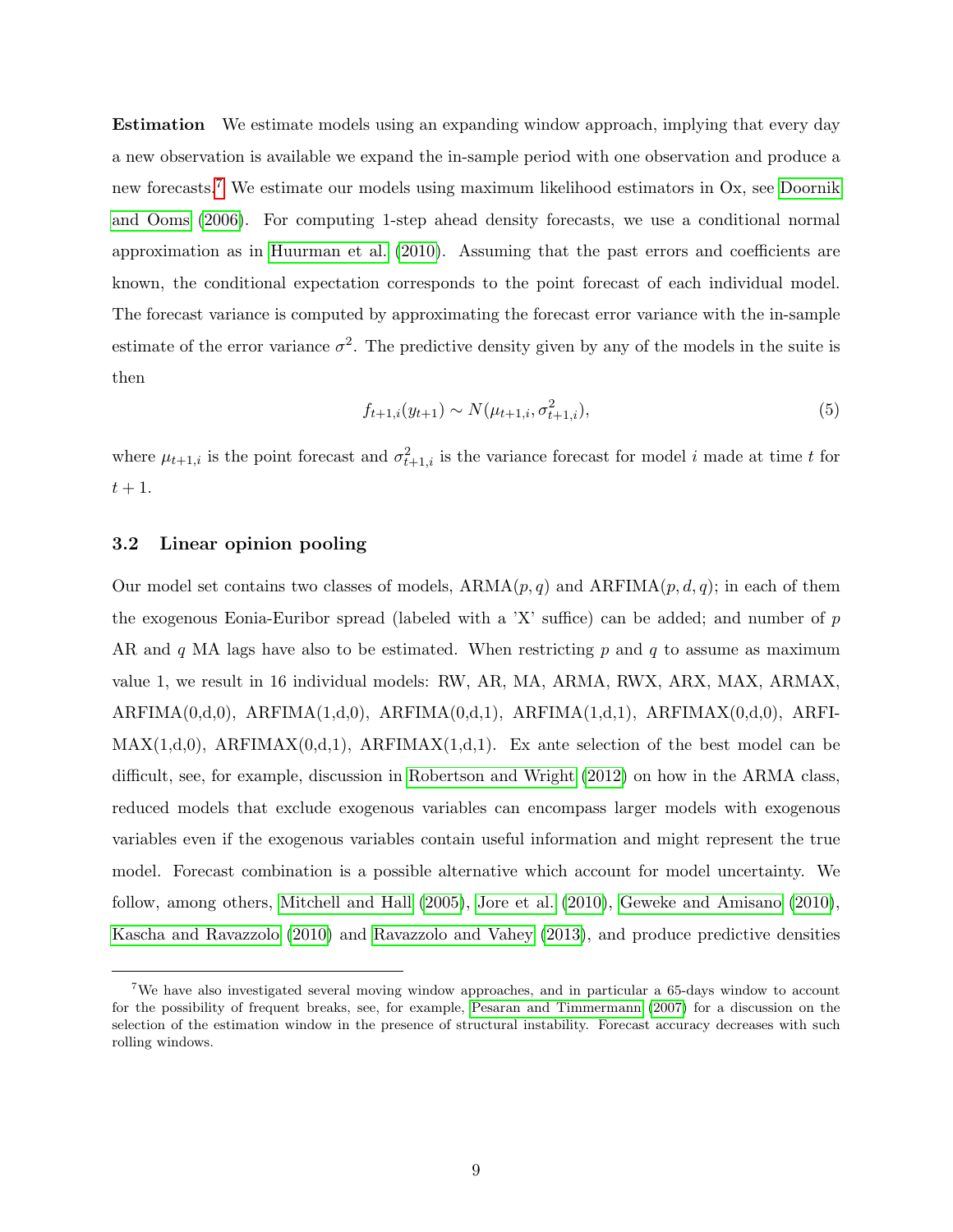by combining the individual predictions using a linear opinion pooling (LOP):

$$
f_{t+1,LOP}(y_{t+1}) = \sum_{i=1}^{N} w_{i,t+1} f_{t+1,i}(y_{t+1}), \quad w_{i,t+1} > 0, \sum_{i=1}^{N} w_{i,t+1} = 1
$$
 (6)

where  $f_{t+1,i}(y_{t+1})$  is the predictive density for model *i* described in the above sections; and  $w_{i,t+1}$  is the model i specific weight computed using information up to time  $t$ . LOP has several advantages, including that time-varying weights allow different relative contributions from individual models over time; weights can be based on past performance; and if individual predictive densities are normally distributed, LOP results in a mixture of normals, therefore fitting more general distributions; see discussion in [Kascha and Ravazzolo](#page-21-12) [\(2010\)](#page-21-12).

The choice on how to derive weights is an important element for LOP. The simple and easier solution is applying equal weights,  $w_{i,t+1} = 1/N$ . Equal weights have been shown to perform well in several financial and macroeconomic applications, see [Timmermann](#page-23-2) [\(2006\)](#page-23-2) for a review on forecast combinations. However, [Jore et al.](#page-21-10) [\(2010\)](#page-21-10) and [Kascha and Ravazzolo](#page-21-12) [\(2010\)](#page-21-12) find that equal weights are not necessarily the best strategy when the focus of the exercise is on density forecasting and, in general, on higher moments. They propose to use weights based on the evaluation criterion and the associated loss function applied in the (density) evaluation. We devote next section to the description of our evaluation methodology, but let assume that  $l(I_{t,i})$  is the function to maximize, such as the inverse mean square error or Kullback Leiber Information Criterion, using information set  $I_t$  available at time t and model i, LOP weights can be computed as:

$$
w_{i,t+1} = \exp(l(I_{t,i})) / \sum_{i=1}^{N} \exp(l(I_{t,i}))
$$
\n(7)

Following, again, [Jore et al.](#page-21-10) [\(2010\)](#page-21-10) and [Kascha and Ravazzolo](#page-21-12) [\(2010\)](#page-21-12), we apply the log score described in equation [11](#page-14-0) in the next section as value for  $l(I_t)$  to derive combination weights.

#### <span id="page-11-0"></span>3.3 In-sample and out-of-sample Evaluation

In-sample evidence can be interpreted as an ex-post analysis of the relevance of long memory properties and predictability in the data. [Inoue and Kilian](#page-21-13) [\(2004\)](#page-21-13) suggest that in-sample tests are likely to have greater power than out-of-sample tests. They examine the question of in-sample versus out-of-sample testing of predictability, motivated by the finding that positive in-sample evidence of predictability is often not associated with out-of-sample predictability. They argue that the claim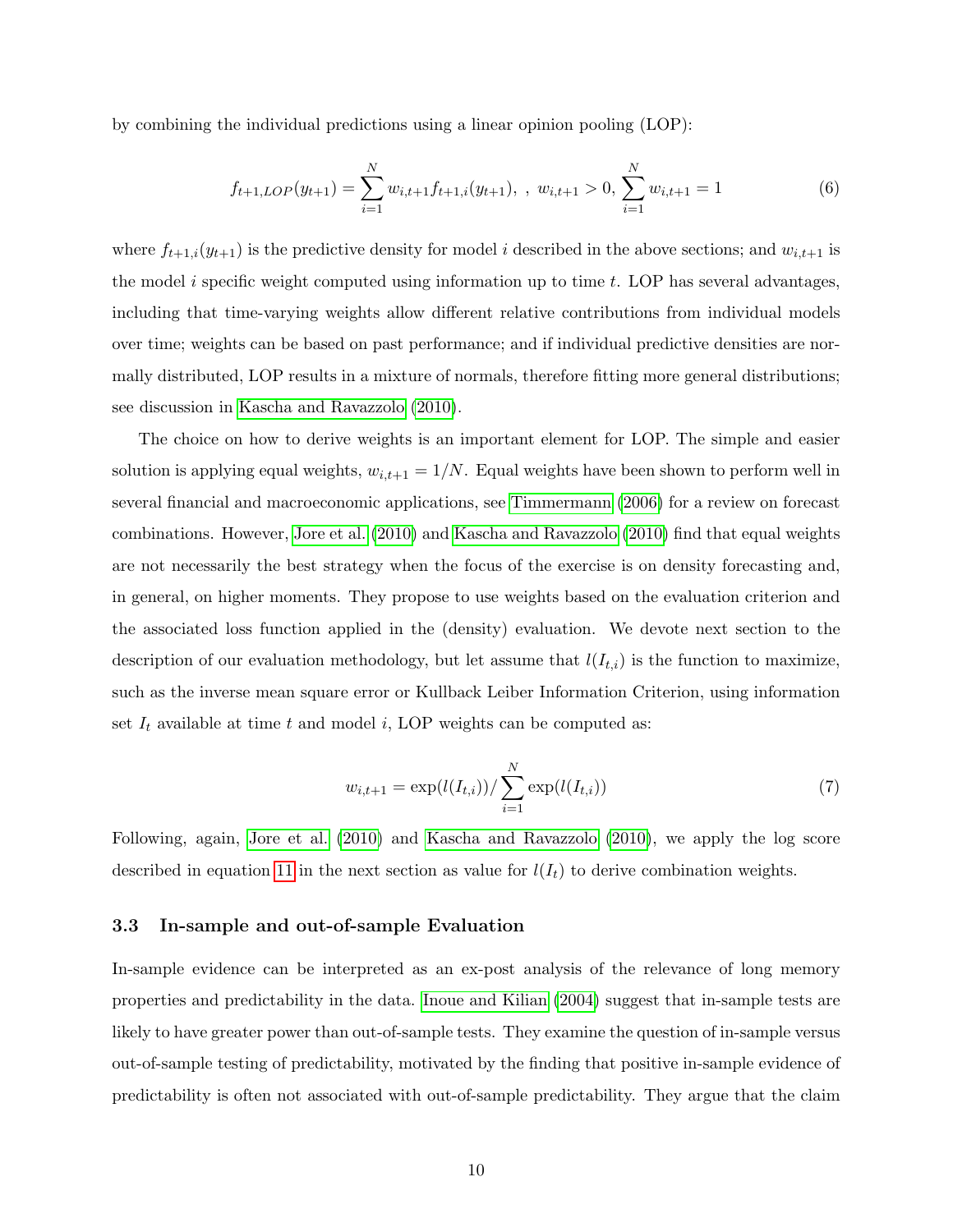made by [Ashley et al.](#page-19-8) [\(1980\)](#page-19-8), i.e. that in-sample inference without out-of-sample verification is likely to be spurious, with an out-of-sample approach inherently involving less overfitting, is not compelling since there is ample opportunity for the researcher to data mine in a simulated out-ofsample study, and because data snooping adjustments can be made to both tests. However, the evidence presented by [Inoue and Kilian](#page-21-13) [\(2004\)](#page-21-13) refers to point forecasting, and as the models under consideration are chosen by data-drive model selection procedures, the "impossibility" theorem in [Leeb and Potscher](#page-22-9) [\(2005\)](#page-22-9) might imply that the true distribution of the test statistics might be unknowable even by standard simulation methods. Therefore, we view the results we obtain as a natural complement to the set of mixed and conflicting results reported by leading scholars in the literature and refer to the argument of [Welch and Goyal](#page-23-3) [\(2008\)](#page-23-3) that out-of-sample tests provide "useful diagnostic" information about the underlying dynamic relationship.

Figure [2](#page-27-0) presents in-sample evidence via Akaike Information Criterion (AIC) on the predictability of alternative models with respect to the RW benchmark. We have also computed the Bayesian Information Criterion and results are similar. The models provide similar AIC in the first part of the sample; but alternative models provide lower values of the criteria around unstable periods. The increases is marginally in August 2007, the beginning of turbulent period; and for Bearn Stearns crisis in March 2008; but much larger around the collapse of Lehman Brothers in September 2008 and afterwards. ARMA, ARMAX and most of ARFIMA models seem to provide the best fitting.

To shed light on the predictive power of individual models, we use a number of evaluation statistics for point and density forecasts previously proposed in literature. Our ARFIMA models, of order  $(0, d, 0)$ , are not nested in the ARMA benchmark, of order  $(1, 0)$ . We compare point forecasts in terms of mean absolute prediction error (MAPE) and root mean square prediction errors (RMSPE). Following evidence and discussion in [Clark and McCracken](#page-20-10) [\(2012\)](#page-20-10) [section 3.2], we test whether mean square prediction errors are statistically different using an encompassing t-type of test (hereafter ECN-t) and compare all the models to the benchmark ARMA model. Moreover, following [Welch and Goyal](#page-23-3) [\(2008\)](#page-23-3), we graphically analyze what we call the Cumulative Squared Prediction Error Difference (CSPED):

$$
CSPED_{t+1,i} = \sum_{s=\underline{t}}^{t} \hat{d}_{s+1,i}, \quad t = \underline{t}, ..., T-1,
$$
\n(8)

where  $\hat{d}_{t+1,i} = e_{t+1,RW} - e_{t+1,i}$ ,  $i = AR, MA, ARMA, RWX, ARX, MAX, ARMAX, ARFIMA(0,d,0),$  $ARFIMA(1,d,0), ARFIMA(0,d,1), ARFIMA(1,d,1), ARFIMAX(0,d,0), ARFIMAX(1,d,0), ARFIAX(1,d,0))$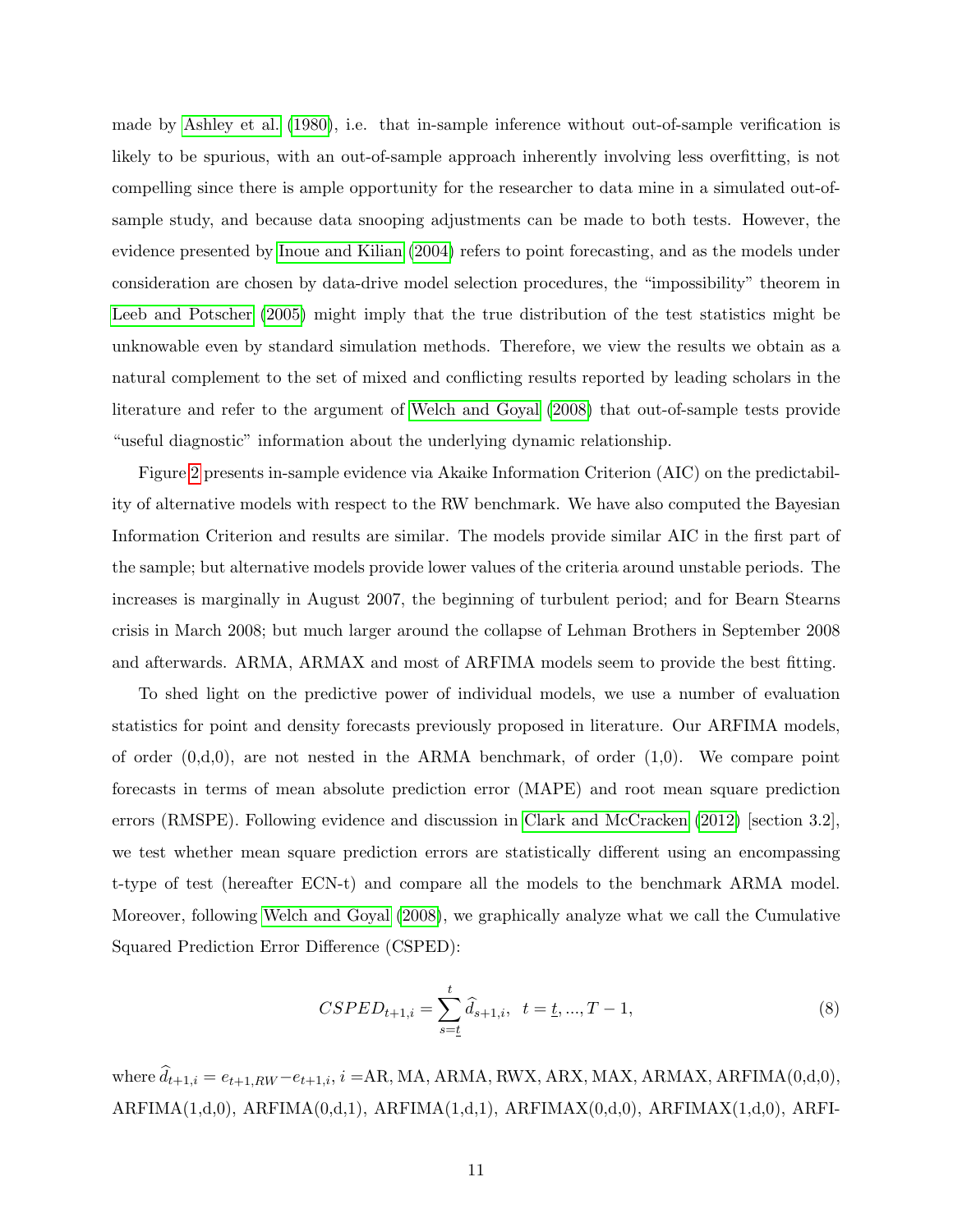$MAX(0,d,1)$ ,  $ARFIMAX(1,d,1)$ ,  $LOP$ ; and  $e_{t+1,i}$  is the MSPE for model i. Increases in  $CSPED_{t+1,i}$ indicate that the alternative to the benchmark (RW model) predicts better the out-of-sample observation t. Such graph allows to split the analysis on forecast performance over different subsamples.

We evaluate the predictive densities using tests of absolute forecast accuracy. Like [Diebold](#page-20-11) [et al.](#page-20-11) [\(1998\)](#page-20-11), we utilize the probability integral transforms, PITS, of the realization of the variable with respect to the forecast densities. A forecast density is preferred if the density is correctly calibrated, regardless of the forecasters' loss function.

The PITS are:

$$
z_{y_{t+1}} = \int_{-\infty}^{y_{t+1}} f_{t+1}(u) du.
$$

The PITS should be both uniformly distributed, independently and identically distributed if the forecast densities are correctly calibrated. Hence, calibration evaluation requires the application of tests for goodness-of-fit and independence. We apply the Likelihood Ratio test proposed by [Berkowitz](#page-19-9) [\(2001\)](#page-19-9): the LR3 Berkowitz test is a three degrees of freedom variant, with a test for independence and uniformity, where under the alternative  $z_{y_{t+1}}, t = \underline{t}, ..., T-1$ , follows an AR(1) process. A well calibrated density should give high probability values for the test—implying the null hypothesis of no calibration failure cannot be rejected.

Turning to our analysis of relative predictive accuracy, we consider a Kullback Leibler Information Criterion (KLIC)-based test, utilizing the expected difference in the Logarithmic Scores of the candidate forecast densities; see for example [Kitamura](#page-22-10) [\(2002\)](#page-22-10), [Mitchell and Hall](#page-22-6) [\(2005\)](#page-22-6), [Amisano](#page-19-10) [and Giacomini](#page-19-10) [\(2007\)](#page-19-10), [Huurman et al.](#page-21-9) [\(2010\)](#page-21-9) and [Caporin and Pres](#page-20-12) [\(2010\)](#page-20-12). [Geweke and Amisano](#page-21-11) [\(2010\)](#page-21-11) and [Mitchell and Wallis](#page-22-11) [\(2010\)](#page-22-11) discuss the value of information-based methods for evaluating forecast densities that are well calibrated on the basis of PITS tests. The KLIC chooses the model which on average gives higher probability to events that have actually occurred. Specifically, the KLIC distance between the true density  $f_{t+1}$  of a random variable  $y_{t+1}$  and some candidate density  $f_{t+1,i}$  obtained from model i (or LOP) is defined as

$$
\begin{aligned} \text{KLIC}_{t+1} &= \int f_{t+1}(y_{t+1}) \ln \frac{f_{t+1}(y_{t+1})}{f_{t+1,i}(y_{t+1})} dy_{t+1}, \\ &= E[\ln f_{t+1}(y_{t+1}) - \ln f_{t+1,i}(y_{t+1})]. \end{aligned} \tag{9}
$$

Under some regularity conditions, a consistent estimate can obtained from the average of the sample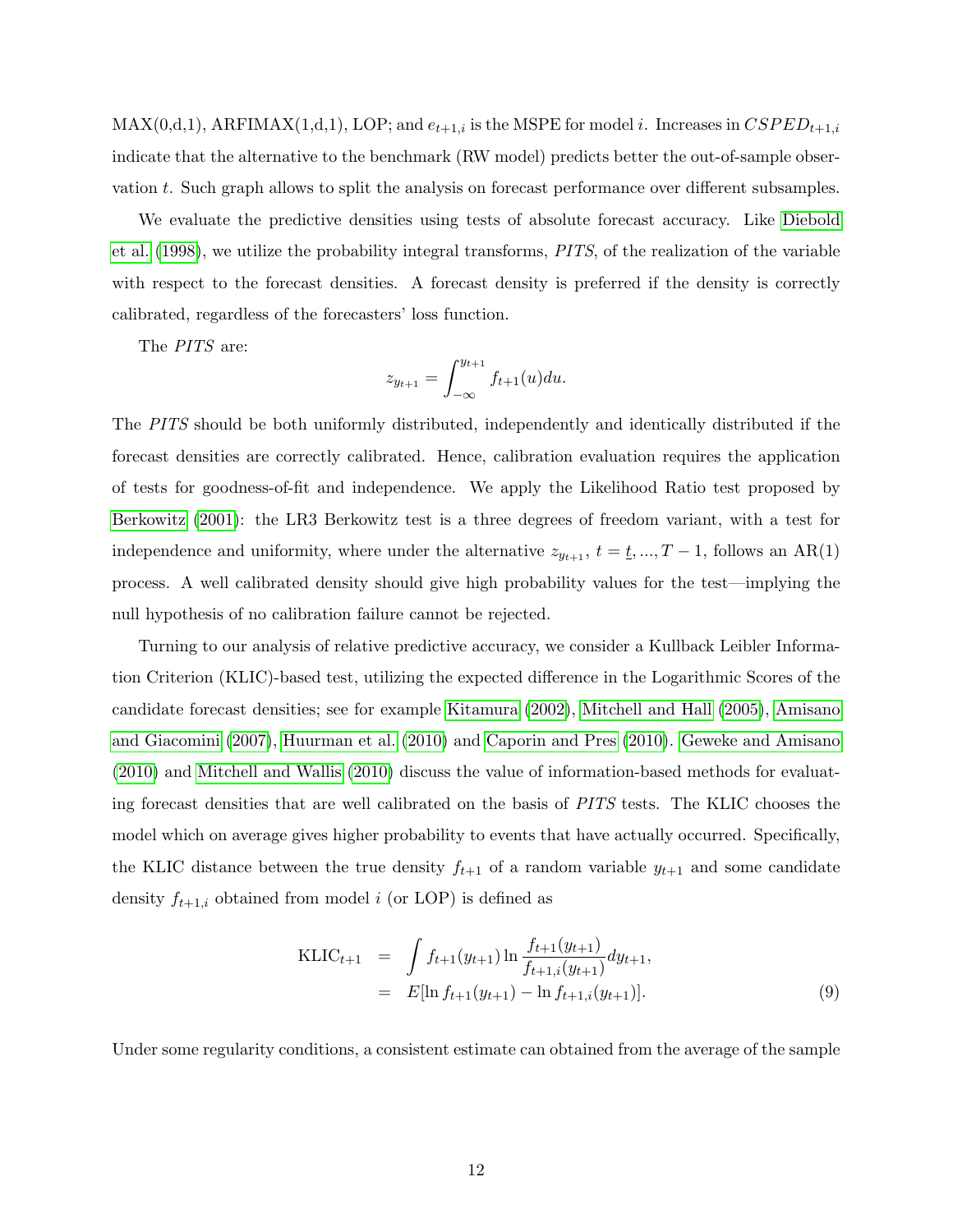information,  $y_{t+1}, \ldots, y_T$ , on  $f_{t+1}$  and  $f_{t+1,i}$ :

$$
\overline{KLIC} = \frac{1}{n} \sum_{t=\underline{t}}^{T-1} [\ln f_{t+1}(y_{t+1}) - \ln f_{t+1,i}(y_{t+1})] \tag{10}
$$

where  $n = T - \underline{t}$ . Even though we do not know the true density, we can still compare multiple densities,  $f_{t+1,i}$ . For the comparison of two competing models, it is sufficient to consider only the latter term in the above sum,

<span id="page-14-0"></span>
$$
LS_{t+1,i} = -\frac{1}{n} \sum_{t=\underline{t}}^{T-1} \ln f_{t+1,i}(y_{t+1}),
$$
\n(11)

for all i and to choose the model for which the expression in  $(11)$  is minimal, or as we report in our tables, the opposite of the expression in [\(11\)](#page-14-0) is maximal. Differences in KLIC can be statistically tested. We apply a test of finite-sample predictive ability of two density forecasts as defined in [Clark and McCracken](#page-20-10) [\(2012\)](#page-20-10) similar to [Mitchell and Hall](#page-22-6) [\(2005\)](#page-22-6) and [Amisano and Giacomini](#page-19-10) [\(2007\)](#page-19-10), based on [Giacomini and White](#page-21-14) [\(2006\)](#page-21-14) formulation. Suppose there are two 1-step ahead density forecasts,  $f_{t+1,1}(y_{t+1})$  and  $f_{t+1,2}(y_{t+1})$ , and consider the loss differential

$$
d_{t+1} = \ln f_{t+1,1}(y_{t+1}) - \ln f_{t+1,2}(y_{t+1}).
$$

We apply the following WALD test:

$$
GW = n(n^{-1} \sum_{t=\underline{t}}^{T-1} h_t d_{t+1})' \widehat{\Sigma}_{t+1}(n^{-1} \sum_{t=\underline{t}}^{T-1} h_t d_{t+1}),
$$
\n(12)

where  $h_t = (1, d_t)'$ , and  $\hat{\Sigma}_{t+1}$  is the HAC estimator for the variance of  $(h_t d_{t+1})$ . Under the null of equal predictability,  $GW \sim \chi_2^2$ .

Analogous to our use of the CSPED for graphically examining relative MSPEs over time, and following [Kascha and Ravazzolo](#page-21-12) [\(2010\)](#page-21-12), we define the Cumulative Log Score Difference (CLSD):

$$
CLSD_{t+1,i} = -\sum_{s=\underline{t}}^{t} d_{t+1,i},
$$
\n(13)

where  $d_{t+1} = \ln f_{t+1,i}(y_{t+1}) - \ln f_{t+1,RW}(y_{t+1})$ . If  $CLSD_{t+1,i}$  increases at observation  $t+1$ , this indicates that the alternative to the benchmark has a higher log score.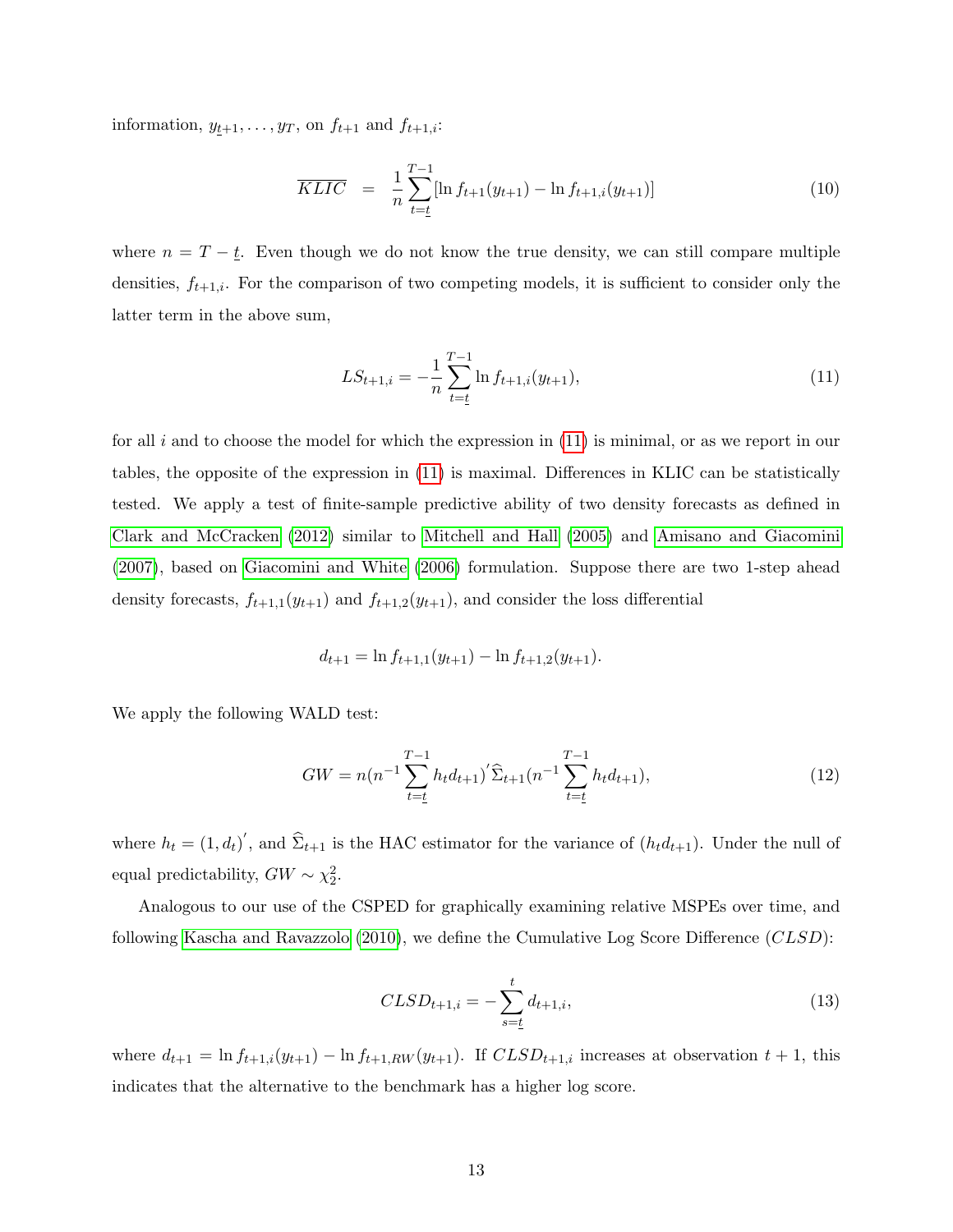### 4 Results

#### 4.1 Forecast results

We construct 1-step ahead point and density forecasts for the intraday interbank spread over the sample period from April 2, 2007 to April 30, 2009, for a total of 529 observations.

Table [2](#page-24-0) reports point forecast results. We think there are two clear conclusions. First, the ARFIMA models have the higher predictability: several of them produce both the smallest MAPE and RMSPE and the differences with respect to the benchmark RW model are statistically significant in terms of the ECN-t test. Therefore, adding the fractionally integrated parameter has a substantial predictive power, improving the accuracy of forecasts. The ARMA and ARMAX models also provide accurate point forecasts, but not AR and MA models improve forecast accuracy. [Baglioni and Monticini](#page-19-4) [\(2012\)](#page-19-4) discuss how the intraday rate is affected by the likelihood of a liquidity dry-up in financial markets. The spread at time  $t + 1$  is, however, not available when forecasts are made at time  $t$  and the variable seems to introduce forecasting errors. A (better) model to forecast the Eonia-Euribor spread might improve results. Furthermore, [Robertson and](#page-22-3) [Wright](#page-22-3) [\(2012\)](#page-22-3) discuss how in the ARMA class, reduce models excluding exogenous variables can encompass larger models with exogenous variables even if the exogenous variables contain useful information.

Thirdly, LOP is superior to the benchmark model and provides MAPE and RMSPE similar to the best individual models, even if not smaller than them. Our analysis confirms that LOP offers an "insurance" against selecting ex-ante the worst model(s) by also providing accurate results.

The CSPED graph in Figure [3](#page-27-1) for a selection of models can give further intuitions on the results. The benchmark model does better at beginning of the turbolent time in August 2007; but alternatives recover from September 2007 and perform marginally better. The shock in August is unexpected and the RW model seems the most adequate; but after some weeks the alternative models learn that there is a new regime and provide more accurate forecasts. During and after the Lehman Brothers collapse on September 15th 2008; the ARMA model, several ARFIMA models and LOP statistically dominate the benchmark. Again, the shock is unexpected, at least the magnitude, but models in the ARMA and ARFIMA class have learnt during the previous year that such shocks imply a period of high volatility.

Complete probability distributions over outcomes provide information which is helpful for making economic decisions. Therefore, we turn our analysis to density forecasting. Table [3](#page-25-0) reports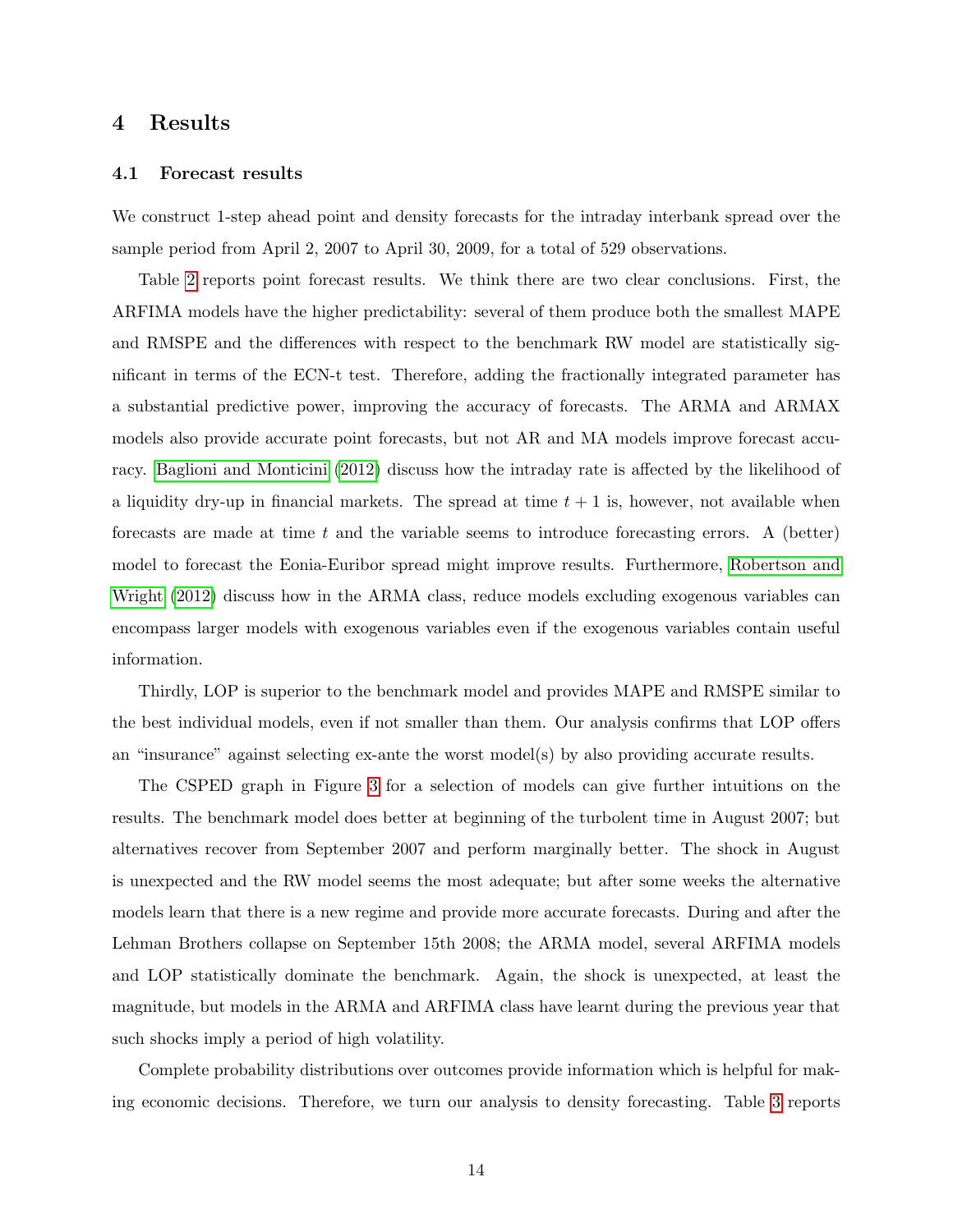full sample results. We first focus on absolute accuracy. The null hypotheses of correct calibration is not rejected at 5% significance level for the ARMAX, almost all ARFIMA models, and LOP; and a 1% significance level for the ARMA. PITS for ARMA, two ARFIMA models, and LOP in Figure [4](#page-28-0) span the [0,1] interval quite well, even if they are more concentrated on 0.4-0.6 percentiles, suggesting forecasts are on average a bit too narrow. PITS for the AR model, on contrary, span less equally the 10 deciles. Following the discussion in [Mitchell and Wallis](#page-22-11) [\(2010\)](#page-22-11), we apply log score measures and test on them to discriminate between models. Similar to point forecast evidence, several ARFIMAs give high scores and outperform the benchmark in terms of the log score test; but differently than for the previous forecast metrics not all ARFIMA models, see statistics for the ARFIMA $(0,d,1)$  and ARFIMA $(1,d,1)$ . The ARFIMA $(0,d,0)$  and ARFIMA $(1,d,0)$  provide the highest scores. The ARMA model also outperforms the benchmark, such the ARX model but its score is almost 10% lower than the score for the  $ARFIMA(1,d,0)$ . LOP also in this case provides very accurate forecasts and scores very close to the best two models. LOP weights in Figure [5](#page-29-0) show that there is some uncertainty at the beginning of the sample, but after September 2007 and, in particular, September 2008, weights converge to the  $ARFIMA(0,d,0)$  and  $ARFIMA(1,d,0)$  models, with the latter one dominant. Our ex-post analysis shows that these two models give the more accurate predictive densities and LOP exploits in real-time this information. More generally, looking to the full sample series we could identify two types of shocks: transitory shocks such as in August and September 2007 and September 2008 with very high volatility, and a permanent shock such as after 15 October 2008, when ECB switched from the variable rate tender format to a fixed rate full allotment policy, see [Abbassi and Linzert](#page-19-11) [\(2011\)](#page-19-11), where the mean of the series shifts upward and volatility is high but less than for the previous period. We find as in [Bhardwaj and Swanson](#page-20-6) [\(2006\)](#page-20-6) that ARFIMA models produce accurate forecasts when there are several stochastic and unknown structural breaks. Which ARFIMA model to use is however unclear ex-ante; LOP can cope with such uncertainty and mixing predictive density can also approximate different regimes over time caused by different types of shocks.

The fan chart in Figure [6](#page-30-0) shows that there is an increase in uncertainty after August 2007, and an upward level shift and larger volatility after Lehman Brothers collapse. The initial months of the financial crisis in August and September 2007 and days after Bear Stearns acquisitions are characterized by a different pattern: mean forecasts move largely, but variances relative less compared to September 2008. The level shift in Septmber 2008 is absorbed in the following months, but the large volatility does not reduce over the sample. The predictive density is also less symmetric after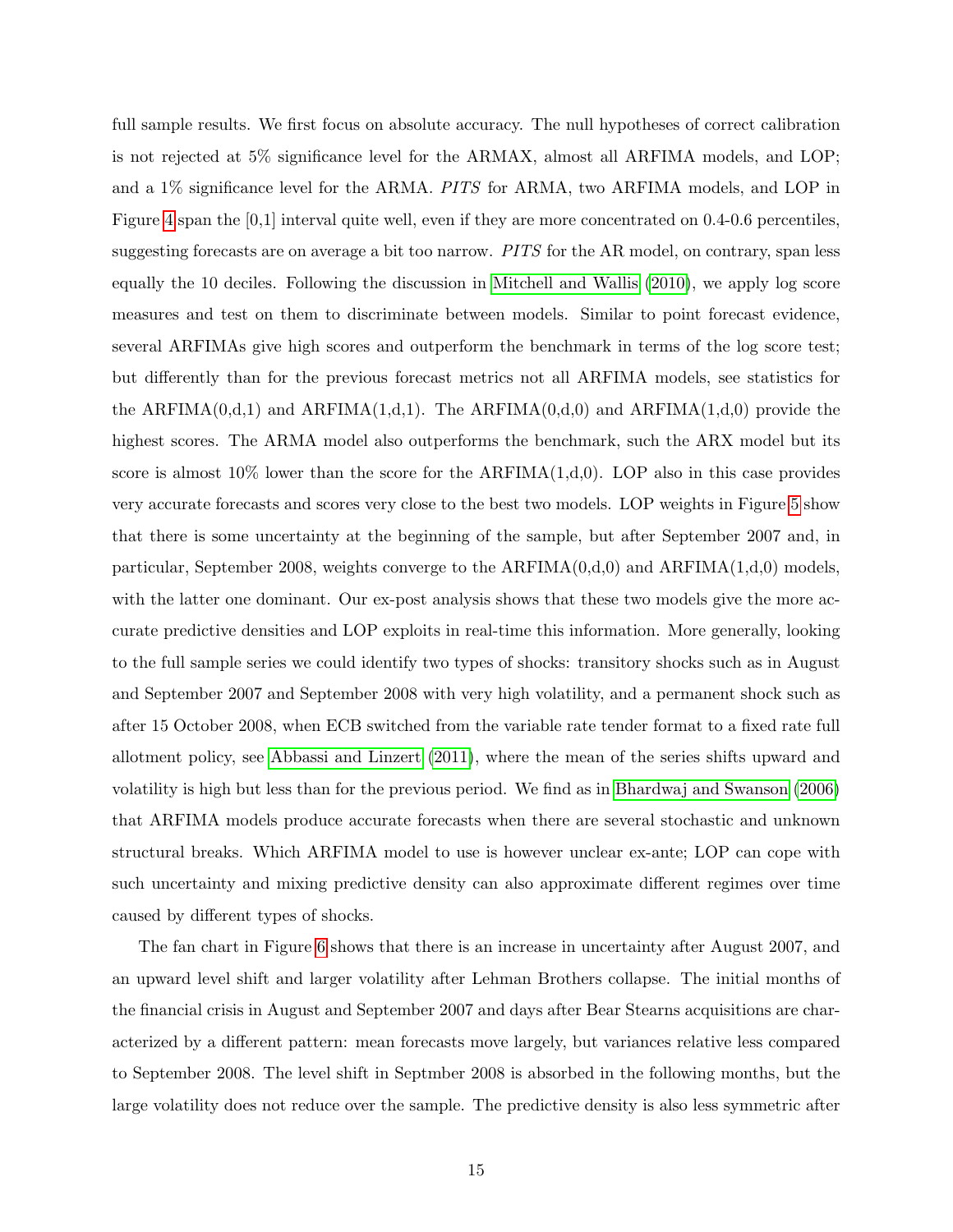Lehmann Brothers collapse. Evidence is similar for the best ARFIMA models. The ARMA model, several ARFIMA models, and LOP cannot anticipate unexpected shocks, but they cope relatively better with volatile observations just after them, giving higher log scores than the benchmark RW, the AR and MA models, as the right panel in Figure [3](#page-27-1) shows.

#### 4.2 Investment strategies

An investor with excess collateral or liquidity could take advantage by having a long position in the intraday market. This could be done by, for example, lending at the morning rate R1 in the morning and borrowing at the rate R2 in the afternoon. If the intraday rate, difference between R1 and R2, is positive the investor has a gain. The strategy requires that the investor forecasts the intraday rate and it has enough collateral or liquidity to close the position. Therefore, using  $\mu_{t+1,i}$ from the individual models and the LOP to forecast of the intraday rate  $t + 1$ , the realized return at day  $t + 1$  for the portfolio based on model i is:

$$
R_{t+1,i} = W_t(1 + I(\mu_{t+1,i} > 0)y_{t+1})
$$
\n(14)

where  $W_t$  is the wealth invested at time t; I( $\cdot$ ) is an indicator function which takes value 1 if it is satisfied; and  $y_{t+1}$  is the realized intraday rate. We assume the investor has initial wealth equal to 1\$,  $W_{\underline{t}} = 1$ ; she repeats the exercise every day; and she reinvests all the return,  $W_{t+1} = R_{t+1}$ , up to the end of our sample. The exercise is similar to the strategy presented in [Pesaran and Timmermann](#page-22-12) [\(1995\)](#page-22-12) to evaluate stock return predictability. Panel 1 in Table [4](#page-26-0) report mean portfolio returns, standard deviation and Sharpe Ratio for the different models applied to forecast the intraday rate. The strategy produces sizeable gains;  $ARFIMA(0,d,0)$ ,  $ARFIMA(1,d,0)$ , and LOP gives the highest returns and Sharpe Ratios.

The previous exercise ignores counterparty risks. A first justification for this is that we use the average intraday rate which depends on transactions with high and low counterparty risk; therefore avering such risk. However, we also implement a different strategy which takes full advantage of the density forecasts for the intraday rate and allows the investor not to trade when the distribution of the predicted rate is too high, assuming this is related to high counterparty risk. Precisely, the investor trades if the predicted mean return is positive and the 95% quantile is below 30 basis points. We choose 30 basis points arbitrarily; findings are qualitatively similar for 20 and 25 basis points. If at least one of the two restrictions is not satisfied at day t, the investor exits the market.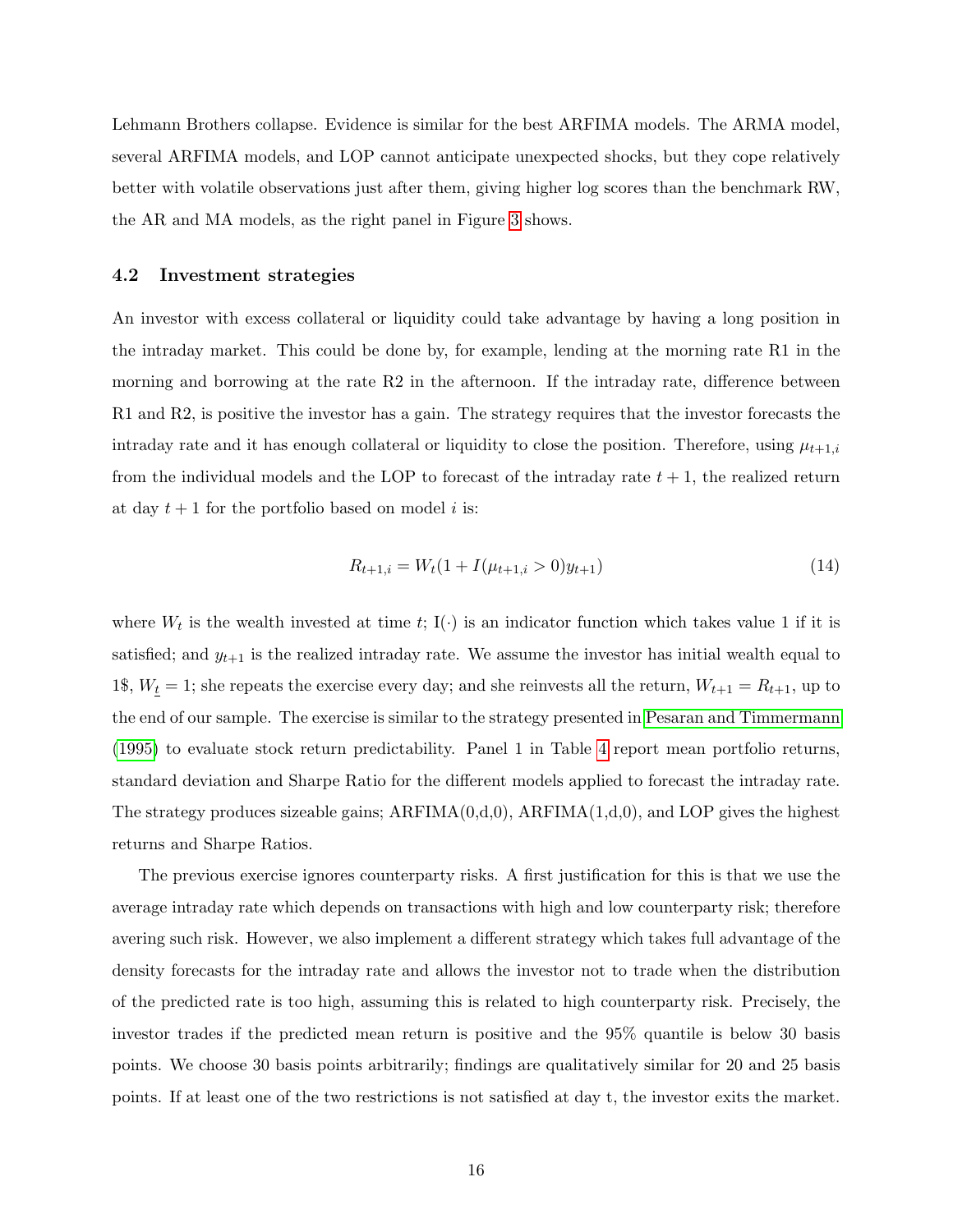When the investor predicts wrongly, and she invests and realization is above 30 basis points we penalize the investment by a loss equal to the realization. The realized return at day  $t + 1$  for the portfolio based on model i is

$$
R_{t+1,i} = W_t[1 + (1 - I(y_{t+1} > 0.3))(I(\mu_{t+1,i} > 0)I(Q95_{t+1,i} < 0.3)y_{t+1} - I(y_{t+1} > 0.3)(I(\mu_{t+1,i} > 0)I(Q95_{t+1,i} < 0.3)y_{t+1}]
$$
\n(15)

where  $Q95_{t+1,i}$  is the predicted 95th quantile for the intraday rate at day  $t+1$  given by model i. The strategies still produce positive returns, but density forecast accuracy play a more relevant role than in the previous exercise. The ARMA model, several ARFIMA models and LOP give sizeable gains with respect to other strategies.

### <span id="page-18-0"></span>5 Conclusion

The findings presented in this paper point to the conclusion that the dynamic of the intraday interest rate during high volatility periods such as financial crises has a remarkable characteristic: a highly persistent, nonstationary process that nonetheless reverts to the mean. More precisely, we can say that the dependence is typically explained by long memory time series ARFIMA models. We provide evidence in favour of the ARFIMA models compared to random walk, AR and MA models both in terms of in-sample predictability and out-of-sample point and density predictability. Statistical gains are substantially higher when focusing on the full distribution. We also document that predictive densities give substantial economic gains in investment strategies based on lending on the intraday market. Finally, there is, however, potentially large uncertainty on the number of lags, and the use of exogenous variables and we propose to apply a linear opinion pooling to account for it. The method provides insurance against selecting poor models and also gives statistical and economic gains.

Our analysis is unfortunately agnostic on the source of the problems in the intraday money market. The predictability could derive from frictions in the market associated with market participant behaviors (such as unwillingness to borrow, stigma issues, central bank interventions as a source of news), which are difficult to model and above all to forecast.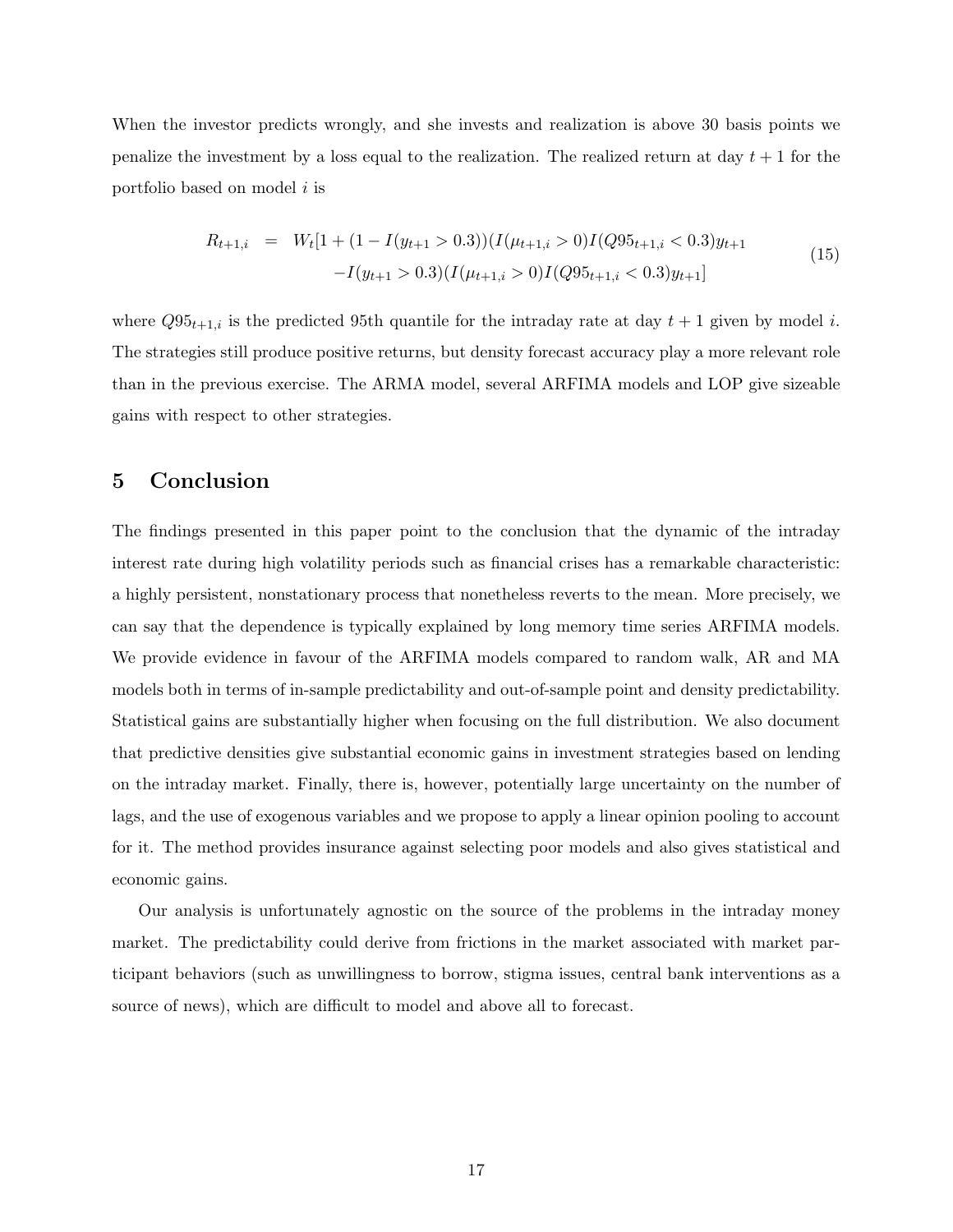## References

- <span id="page-19-11"></span>Abbassi, P., Linzert, T., 2011. The effectiveness of monetary policy in steering money market rates during the recent financial crisis. Working Paper Series 1328, European Central Bank.
- <span id="page-19-10"></span>Amisano, G., Giacomini, R., 2007. Comparing density forecasts via weighted likelihood ratio tests. Journal of Business & Economic Statistics 25 (2), 177–190.
- <span id="page-19-5"></span>Ang, A., Piazzesi, M., 2003. A no-arbitrage vector autoregression of term structure dynamics with macroeconomic and latent variables. Journal of Monetary Economics 50, 745–787.
- <span id="page-19-7"></span>Angel León, Benito, F., Nave, J., June 2006. Modeling the euro overnight rate. Tech. Rep. 2006-11, Instituto Valenciano de Investigaciones Económicas, S.A. (Ivie).
- <span id="page-19-2"></span>Angelini, P., 1998. An analysis of competitive externalities in gross settlement systems. Journal of Banking and Finance 22, 1–18.
- <span id="page-19-6"></span>Angelini, P., 2000. Are banks risk averse? intraday timing of operations in the interbank market. Journal of Money, Credit and Banking 32 (1), 54–73.
- <span id="page-19-8"></span>Ashley, R., Granger, C. W. J., Schmalensee, R., July 1980. Advertising and aggregate consumption: An analysis of causality. Econometrica 48 (5), 1149–67.
- <span id="page-19-0"></span>Baglioni, A., Monticini, A., 2008. The intraday price of money: Evidence from the e-mid interbank market. Journal of Money, Credit and Banking 40 (7), 1533–1540.
- <span id="page-19-1"></span>Baglioni, A., Monticini, A., 2010. The intraday interest rate under a liquidity crisis: The case of august 2007. Economics Letters 107 (2), 198–200.
- <span id="page-19-4"></span>Baglioni, A., Monticini, A., 2012. Why does the interest rate decline over the day? evidence from the liquidity crisis. Journal of Financial Services Research, 1–12. URL <http://dx.doi.org/10.1007/s10693-012-0139-x>
- <span id="page-19-3"></span>Bech, M., Garratt, R., 2003. The intraday liquidity management game. Journal of Economic Theory 109, 198–219.
- <span id="page-19-9"></span>Berkowitz, J., 2001. Testing density forecasts, with applications to risk management. Journal of Business & Economic Statistics 19 (4), 465–74.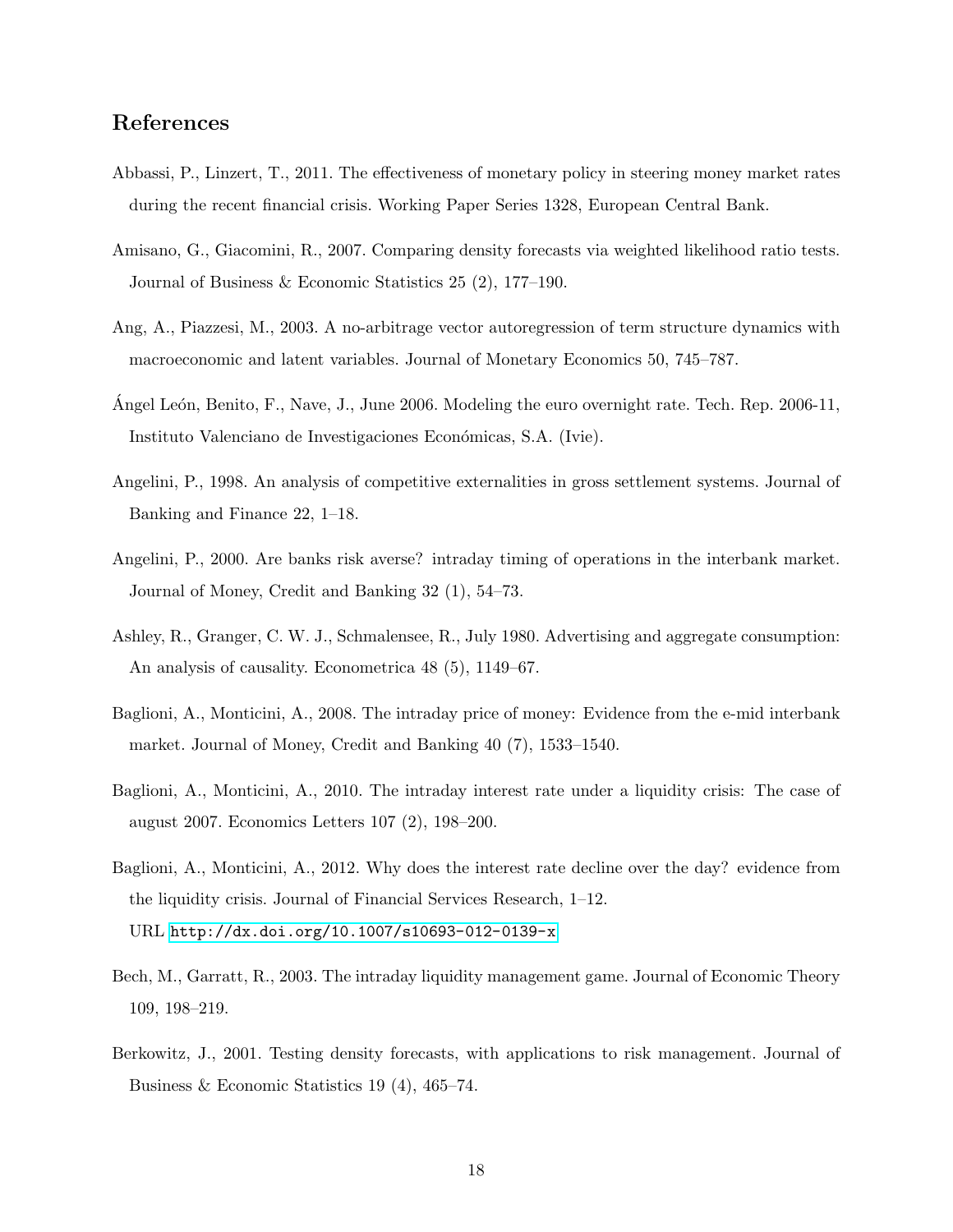- <span id="page-20-6"></span>Bhardwaj, G., Swanson, N. R., 2006. An empirical investigation of the usefulness of arfima models for predicting macroeconomic and financial time series. Journal of Econometrics 131 (1-2), 539– 578.
- <span id="page-20-0"></span>Bhattacharya, J., Haslag, J., Martin, A., 2007. Why does overnight liquidity cost more than intraday liquidity? Tech. Rep. Staff Report no.281, Federal Reserve Bank of New York.
- <span id="page-20-1"></span>Brunetti, C., di Filippo, M., Harris, J. H., 2011. Effects of central bank intervention on the interbank market during the subprime crisis. Review of Financial Studies 24 (6), 2053–2083.
- <span id="page-20-7"></span>Byers, D., Davidson, J., Peel, D., 1997. Modelling political popularity: an analysis of long range dependence in opinion poll series. Journal of the Royal Statistical Society Series A 160 (3), 471–490.
- <span id="page-20-12"></span>Caporin, M., Pres, J., 2010. Modelling and forecasting wind speed intensity for weather risk management. Computational Statistics and Data Analysis forthcoming.
- <span id="page-20-10"></span>Clark, T., McCracken, M., 2012. Testing for unconditional predictive ability. In: Oxford Handbook on Economic Forecasting,. D. Hendry and M. Clements, eds., Oxford University Press.
- <span id="page-20-4"></span>de Pooter, M., Ravazzolo, F., van Dijk, D., Mar. 2010. Term structure forecasting using macro factors and forecast combination. Working Paper 2010/01, Norges Bank.
- <span id="page-20-11"></span>Diebold, F. X., Gunther, T., Tay, A. S., 1998. Evaluating density forecasts with applications to finance and management. International Economic Review 39, 863–883.
- <span id="page-20-8"></span>Diebold, F. X., Inoue, A., 2001. Long memory and regime switching. Journal of Econometrics 105 (1), 131–159.
- <span id="page-20-3"></span>Diebold, F. X., Li, C., 2006. Forecasting the term structure of government bond yields. Journal of Econometrics 130, 337–364.
- <span id="page-20-9"></span>Doornik, J., Ooms, M., 2006. A package for estimating, forecasting and simulating arfima models: Arfima package 1.04 for ox.
- <span id="page-20-2"></span>Durré, A., Nardelli, S., 2008. Volatility in the euro area money market: effects from the monetary policy operational framework. International Journal of Finance & Economics 13 (4), 307–322.
- <span id="page-20-5"></span>Elliott, G., Rothenberg, T. J., Stock, J. H., 1996. Efficient tests for an autoregressive unit root. Econometrica 64 (4), 813–36.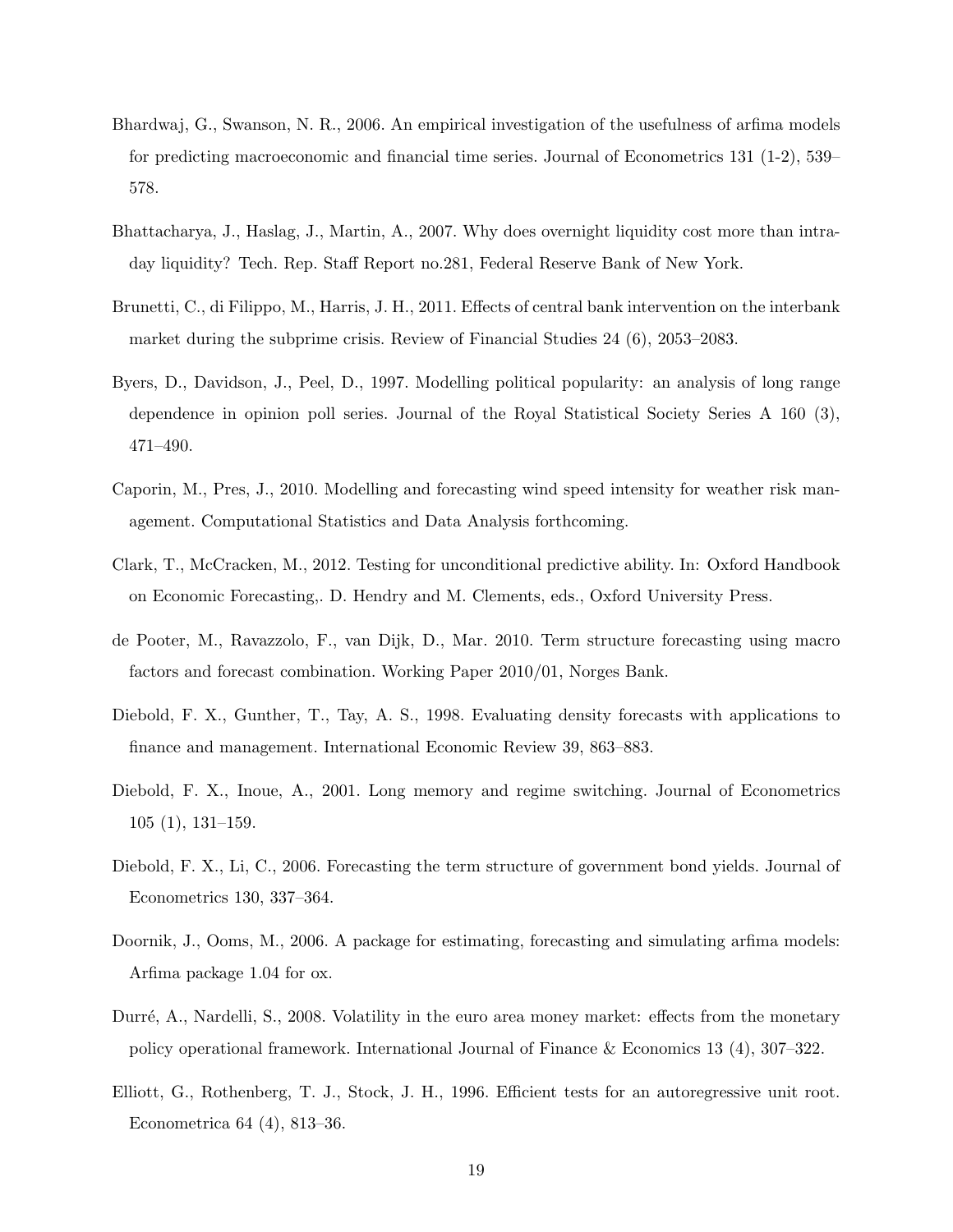- <span id="page-21-8"></span>Engle, R. F., Smith, A. D., 1999. Stochastic permanent breaks. The Review of Economics and Statistics 81 (4), 553–574.
- <span id="page-21-2"></span>FED, 2006. Consultation paper on intraday liquidity management and payment system risk policy. Board of Governors of the Federal Reserve System.
- <span id="page-21-3"></span>FED, 2007. Comments on the consultation paper. Federal Reserve Bank of Chicago.
- <span id="page-21-0"></span>Furfine, C. H., 2001. Banks as monitors of other banks: Evidence from the overnight federal funds market. The Journal of Business 74 (1), 33–57.
- <span id="page-21-11"></span>Geweke, J., Amisano, G., 2010. Comparing and evaluating bayesian predictive distributions of asset returns. International Journal of Forecasting 26 (2), 216–230.
- <span id="page-21-7"></span>Geweke, J., Porter-Hudak, S., 1983. The estimation and application of long memory time series models. Journal of Time Series Analysis 4 (4), 221–238.
- <span id="page-21-14"></span>Giacomini, R., White, H., 2006. Tests of conditional predictive ability. Econometrica 74, 1545–1578.

<span id="page-21-6"></span>Hamilton, J., 1994. Time Series Analysis. Princeton University Press.

- <span id="page-21-5"></span>Hamilton, J., 2009. Daily changes in fed funds futures prices. Journal of Money, Credit and Banking 41, 567–582.
- <span id="page-21-4"></span>Heider, F., Hoerova, M., Holthausen, C., Dec. 2009. Liquidity hoarding and interbank market spreads: The role of counterparty risk. Working Paper Series 1126, European Central Bank.
- <span id="page-21-9"></span>Huurman, C., Ravazzolo, F., Zhou, C., 2010. The power of weather. Computational Statistics and Data Analysis forthcoming.
- <span id="page-21-13"></span>Inoue, A., Kilian, L., 2004. In-sample or out-of-sample tests of predictability: Which one should we use? Econometric Reviews 23 (4), 371–402.
- <span id="page-21-10"></span>Jore, A., Mitchell, J., Vahey, S. P., 2010. Combining forecast densities from vars with uncertain instabilities. Journal of Applied Econometrics 25 (4), 621–634.
- <span id="page-21-1"></span>Jurgilas, M., Zikes, F., 2011. Implicit intraday interest rate in the uk unsecured overnight loan market, unpublished manuscript.
- <span id="page-21-12"></span>Kascha, C., Ravazzolo, F., 2010. Combining inflation density forecasts. Journal of Forecasting 29 (1-2), 231–250.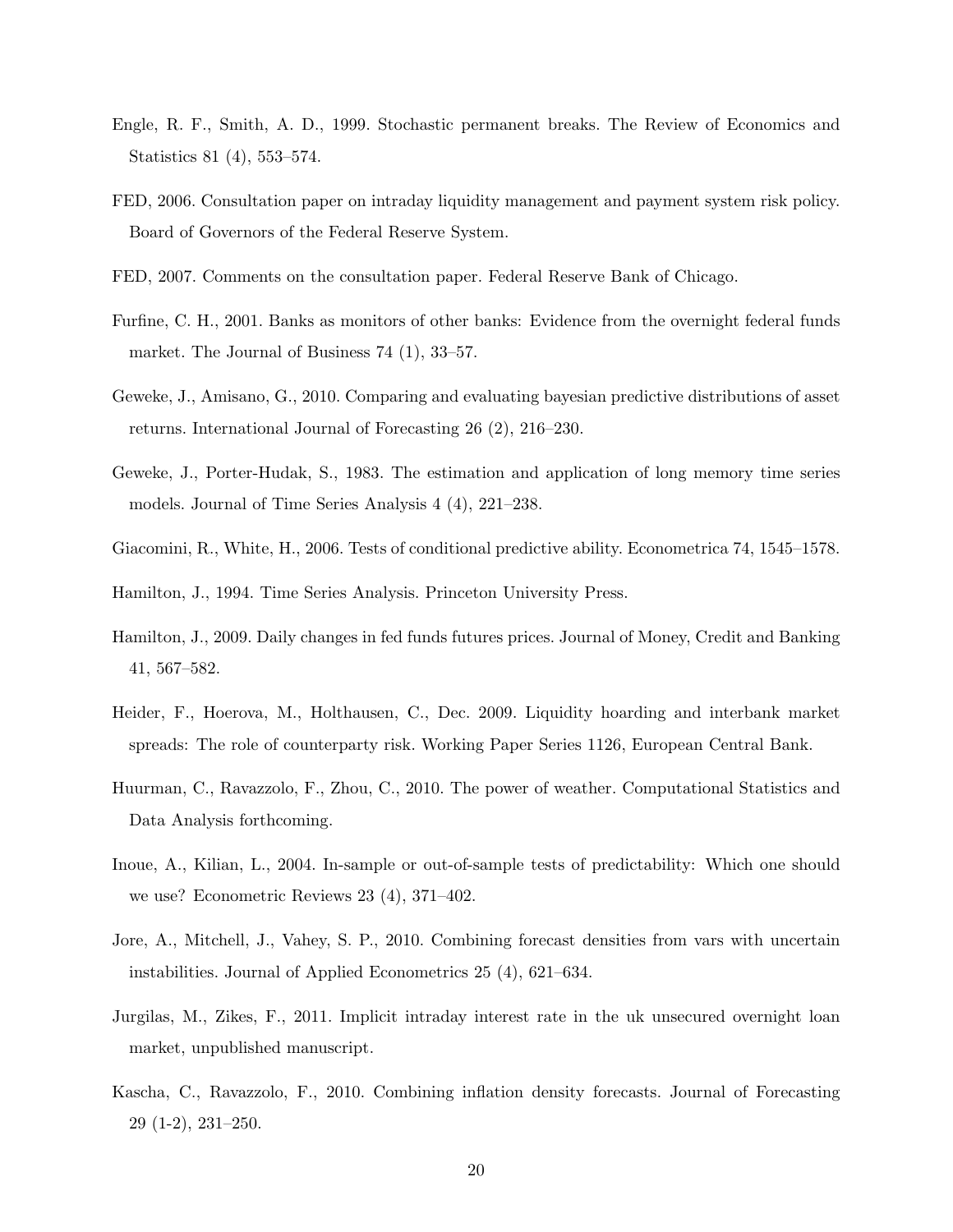- <span id="page-22-10"></span>Kitamura, Y., 2002. Econometric comparisons of conditional models. Discussion paper, University of Pennsylvania.
- <span id="page-22-9"></span>Leeb, H., Potscher, B. M., February 2005. Model selection and inference: Facts and fiction. Econometric Theory 21 (01), 21–59.
- <span id="page-22-4"></span>Lo, A. W., 1991. Long-term memory in stock market prices. Econometrica 59 (5), 1279–313.
- <span id="page-22-2"></span>Martin, A., 2004. Optimal pricing of intraday liquidity. Journal of Monetary Economics 51, 401–424.
- <span id="page-22-1"></span>Martin, A., McAndrews, J., 2008. Liquidity-saving mechanisms. Journal of Monetrary Economics 55, 544–557.
- <span id="page-22-0"></span>Mills, D., Nesmith, T., 2008. Risk and concentration in payment and securities settlement systems. Journal of Monetary Economics 55, 542–553.
- <span id="page-22-6"></span>Mitchell, J., Hall, S. G., 2005. Evaluating, comparing and combining density forecasts using the KLIC with an application to the Bank of England and NIESER "fan" charts of inflation. Oxford Bulletin of Economics and Statistics 67, 995–1033.
- <span id="page-22-11"></span>Mitchell, J., Wallis, K. F., 2010. Evaluating density forecasts: Forecast combinations, model mixtures, calibration and sharpness. Journal of Applied Econometrics forthcoming.
- <span id="page-22-8"></span>Pesaran, M., Timmermann, A., 2007. Selection of estimation window in the presence of breaks. Journal of Econometrics 137 (1), 134–161.
- <span id="page-22-12"></span>Pesaran, M. H., Timmermann, A., 1995. Predictability of stock returns: Robustness and economic significance. The Journal of Finance 50 (4), 1201–1228.
- <span id="page-22-7"></span>Ravazzolo, F., Vahey, S. P., 2013. Forecast densities for economic aggregates from disaggregate ensembles. Studies of Nonlinear Dynamics and Econometrics forthcoming.
- <span id="page-22-3"></span>Robertson, D., Wright, S., 2012. The predictive space, or, if x predicts y, what does y tell us about x? Birkbeck Working Papers in Economics and Finance 1210, Birkbeck, Department of Economics, Mathematics & Statistics.
- <span id="page-22-5"></span>Sowell, F., 1992. Maximum likelihood estimation of stationary univariate fractionally integrated time series models. Journal of Econometrics 53 (1-3), 165–188.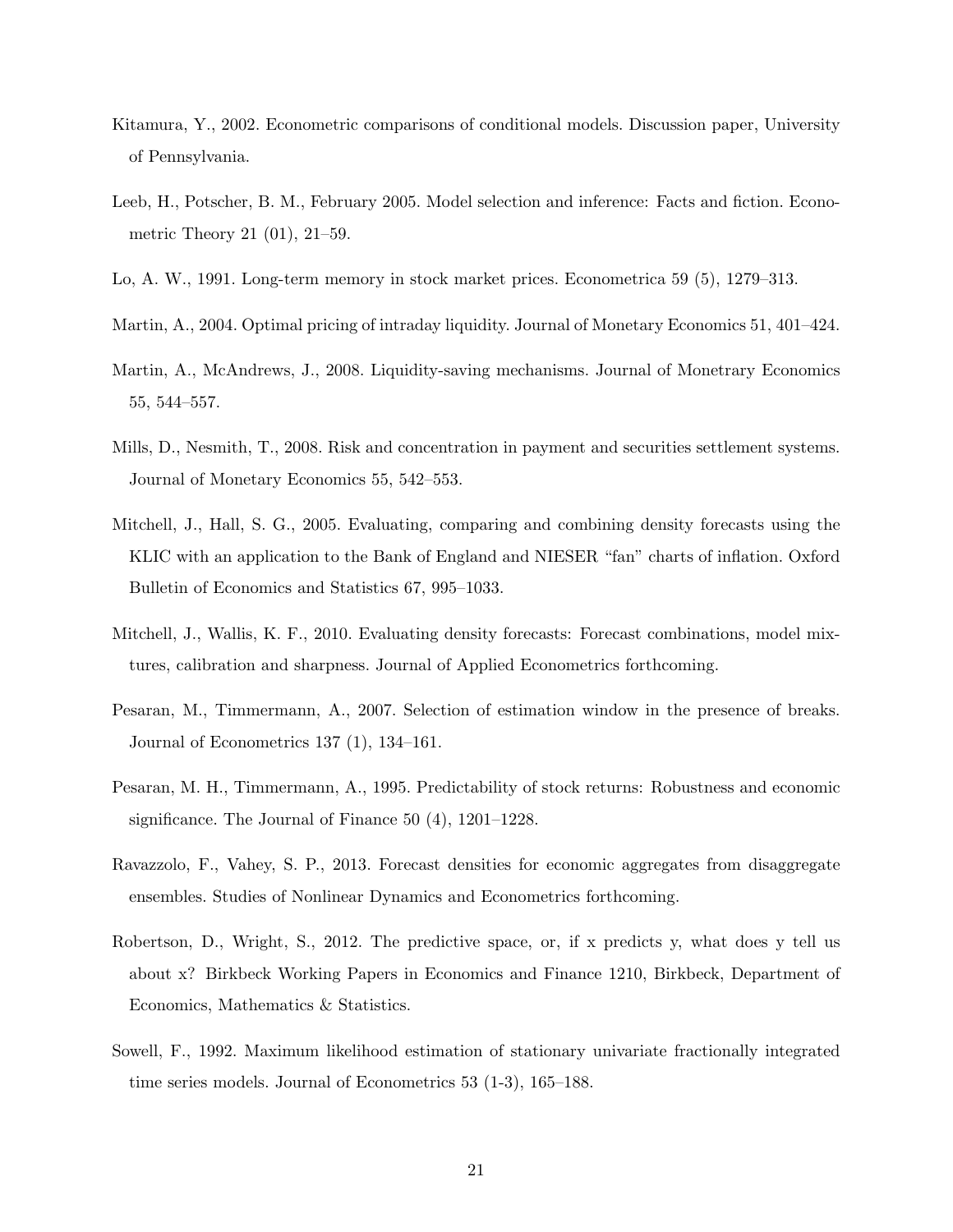- <span id="page-23-2"></span>Timmermann, A., 2006. Forecast combinations. Vol. 1 of Handbook of Economic Forecasting. Elsevier, pp. 135 – 196.
- <span id="page-23-1"></span>VanHoose, D., 1991. Bank behavior, interest rate determination, and monetary policy in a financial system with an intraday federal funds market. Journal of Banking and Finance 15, 343–365.
- <span id="page-23-3"></span>Welch, I., Goyal, A., 2008. A comprehensive look at the empirical performance of equity premium prediction. Review of Financial Studies 21 (4), 253–303.
- <span id="page-23-0"></span>Zhou, R., 2000. Understanding intraday credit in large-value payment systems,. In: Economic Perspectives. Vol. 3. Federal Reserve Bank of Chicago, pp. 29–44.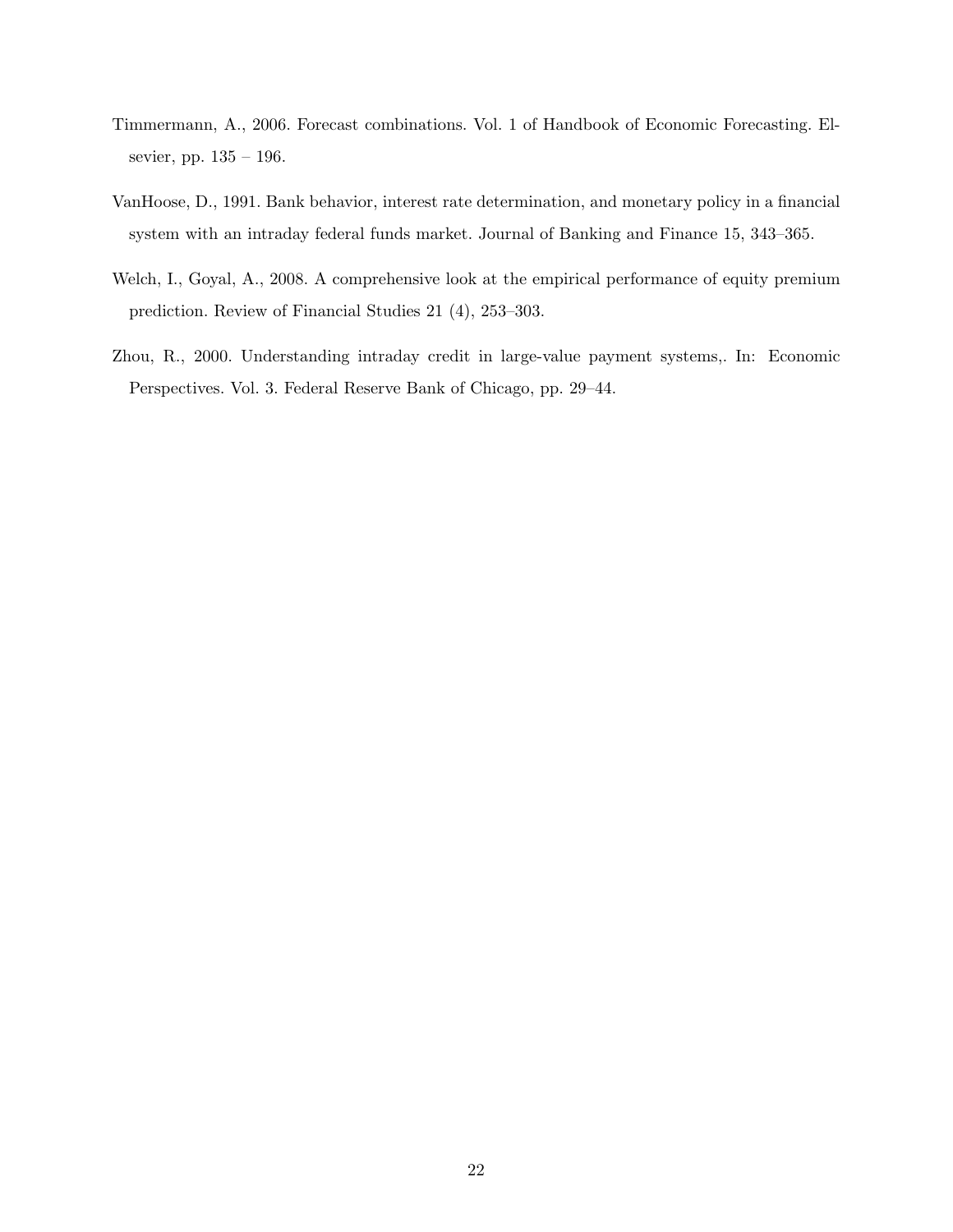<span id="page-24-0"></span>

|                | MAPE  | RMSPE     | $ECN-t$ |
|----------------|-------|-----------|---------|
| RW             | 0.059 | 0.113     | 1.000   |
| ΑR             | 0.054 | 0.104     |         |
| МA             | 0.056 | 0.108     | 0.999   |
| ARMA           | 0.051 | 0.097     | 0.004   |
| <b>RWX</b>     | 0.061 | 0.112     | 0.999   |
| $\rm{ARX}$     | 0.055 | 0.104     | 0.627   |
| MAX            | 0.058 | 0.108     | 0.988   |
| ARMAX          | 0.052 | 0.097     | 0.009   |
| ARFIMA(0,d,0)  | 0.051 | 0.098     | 0.000   |
| ARFIMA(1,d,0)  | 0.051 | 0.097     | 0.001   |
| ARFIMA(0,d,1)  | 0.051 | 0.097     | 0.001   |
| ARFIMA(1,d,1)  | 0.051 | 0.097     | 0.002   |
| ARFIMAX(0,d,0) | 0.051 | 0.098     | 0.003   |
| ARFIMAX(1,d,0) | 0.051 | 0.097     | 0.005   |
| ARFIMAX(0,d,1) | 0.051 | 0.097     | 0.006   |
| ARFIMAX(1,d,1) | 0.052 | 0.097     | 0.007   |
| LOP            | 0.051 | $0.097\,$ | 0.001   |

Table 2: Point forecasting

Note: Table reports results for point forecast accuracy in predicting the 1-day ahead European intraday interbank rate over the period from 2 January 2008 to 30 April 2009. The column MAPE reports the mean absolute prediction error. The column RMSPE gives the root mean square prediction errors. The column ECN-t reports p−values for the test for equal forecast accuracy. Bold numbers indicate that the null of equal density predictive accuracy relative to the ARMA benchmark is rejected at 5% significance level. See section [3](#page-7-0) for model description.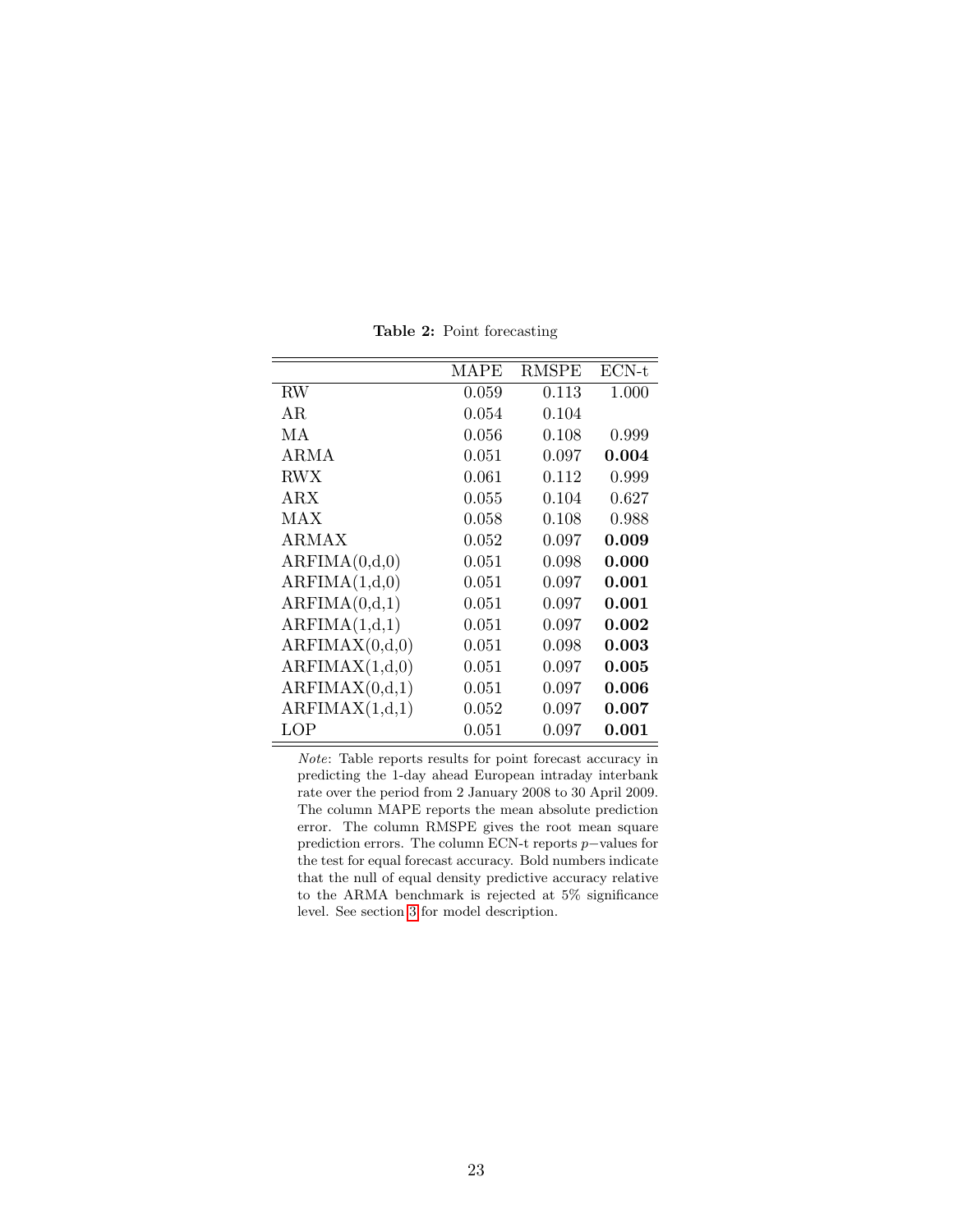<span id="page-25-0"></span>

|                | $_{\rm LR3}$ | LS       | LS_test     |
|----------------|--------------|----------|-------------|
| <b>RW</b>      | 0.000        | 0.803    | 0.000       |
| AR.            | 0.000        | 0.878    |             |
| МA             | 0.000        | $-0.432$ | 0.000       |
| ARMA           | 0.026        | 0.915    | 0.007       |
| RWX            | 0.000        | 0.784    | 0.001       |
| ARX            | 0.000        | 0.858    | 0.017       |
| MAX            | 0.000        | $-0.473$ | 0.000       |
| ARMAX          | 0.071        | 0.909    | 0.093       |
| ARFIMA(0,d,0)  | 0.050        | 0.932    | 0.012       |
| ARFIMA(1,d,0)  | 0.024        | 0.937    | 0.024       |
| ARFIMA(0,d,1)  | 0.240        | 0.870    | 0.000       |
| ARFIMA(1,d,1)  | 0.160        | 0.836    | 0.000       |
| ARFIMAX(0,d,0) | 0.061        | 0.917    | 0.003       |
| ARFIMAX(1,d,0) | 0.073        | 0.922    | 0.005       |
| ARFIMAX(0,d,1) | $\,0.094\,$  | 0.918    | 0.015       |
| ARFIMAX(1,d,1) | $\,0.104\,$  | 0.891    | $\,0.004\,$ |
| LOP            | 0.053        | 0.915    | 0.009       |

Table 3: Density forecasting

Note: The column LR2 is the Likelihood Ratio p-value of the test of zero mean, unit variance and independence of the inverse normal cumulative distribution function transformed PITS, with a maintained assumption of normality for transformed PITS proposed by [Berkowitz](#page-19-9) [\(2001\)](#page-19-9). A bold number indicates that the null hypothesis of a correctly specified model cannot be rejected at 5% significance level. LS is the average Logarithmic Score over the evaluation period. The number with highest mean LS is reported in bold. The column LS<sub>-test</sub> is the p-value for the test of equal predictive density accuracy. Bold numbers indicate that the null of the test of equal density predictive accuracy relative to the ARMA benchmark is rejected at 5% significance level.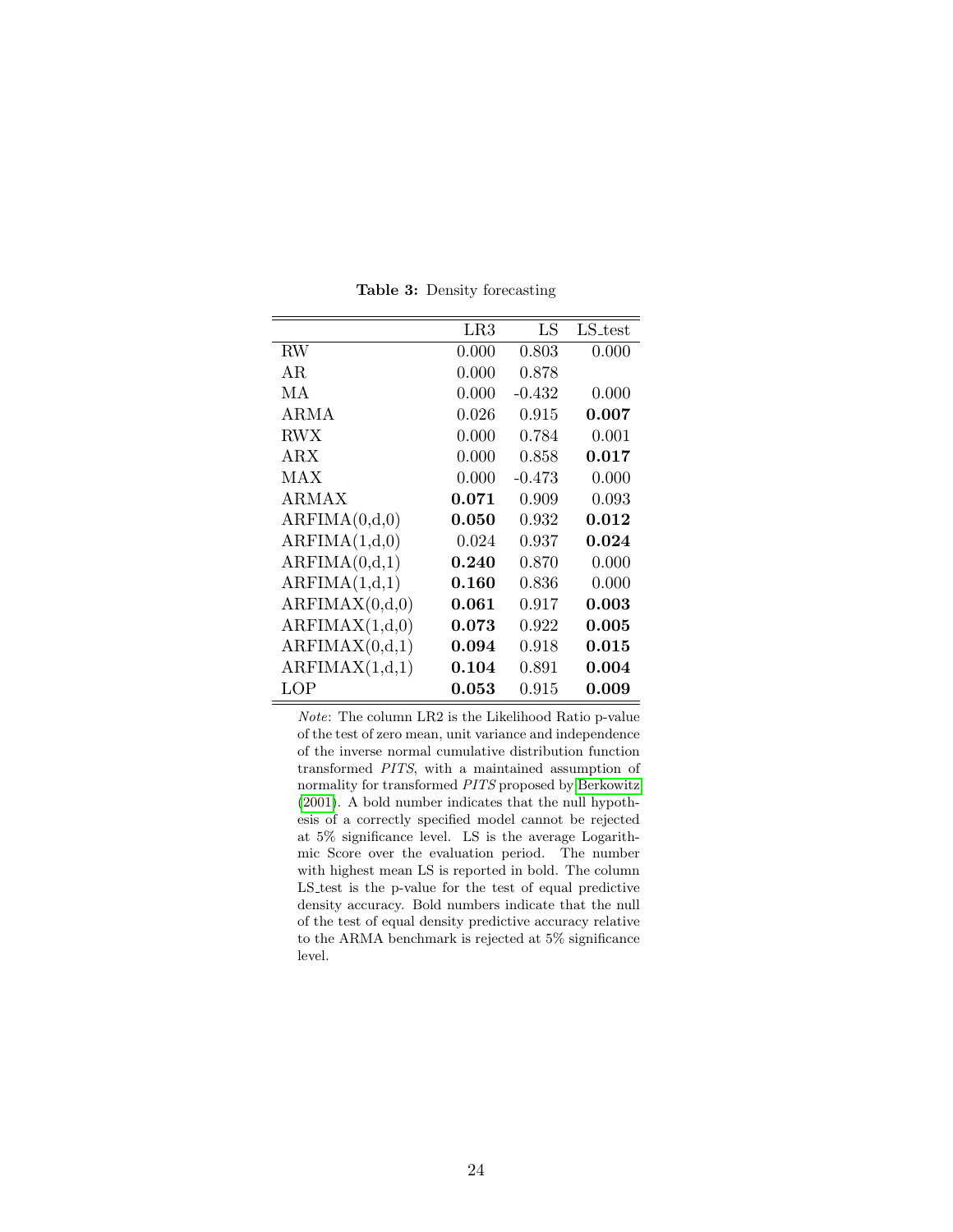Table 4: Investment startegy

<span id="page-26-0"></span>

|                | Exercise 1 |        |       |          | Exercise 2 |      |  |
|----------------|------------|--------|-------|----------|------------|------|--|
|                | Mean Ret   | St Dev | SR    | Mean Ret | St Dev     | SR   |  |
| RW             | 6.966      | 11.28  | 0.616 | 3.210    | 11.15      | 0.29 |  |
| AR             | 6.943      | 11.29  | 0.615 | 3.301    | 10.41      | 0.32 |  |
| МA             | 6.975      | 11.28  | 0.618 | 3.280    | 11.04      | 0.30 |  |
| <b>ARMA</b>    | 6.964      | 11.29  | 0.617 | 3.356    | 8.54       | 0.39 |  |
| <b>RWX</b>     | 6.490      | 11.05  | 0.587 | 3.162    | 9.56       | 0.33 |  |
| ARX            | 6.767      | 11.24  | 0.602 | 3.260    | 9.05       | 0.36 |  |
| <b>MAX</b>     | 6.777      | 11.26  | 0.602 | 3.128    | 9.85       | 0.32 |  |
| <b>ARMAX</b>   | 6.862      | 11.25  | 0.610 | 3.337    | 8.25       | 0.40 |  |
| ARFIMA(0,d,0)  | 6.971      | 11.28  | 0.618 | 3.386    | 8.57       | 0.40 |  |
| ARFIMA(1,d,0)  | 6.971      | 11.28  | 0.618 | 3.322    | 8.53       | 0.39 |  |
| ARFIMA(0,d,1)  | 6.970      | 11.29  | 0.618 | 3.326    | 8.53       | 0.39 |  |
| ARFIMA(1,d,1)  | 6.928      | 11.30  | 0.613 | 3.278    | 8.52       | 0.38 |  |
| ARFIMAX(0,d,0) | 6.926      | 11.20  | 0.618 | 3.459    | 8.21       | 0.42 |  |
| ARFIMAX(1,d,0) | 6.927      | 11.20  | 0.618 | 3.373    | 8.18       | 0.41 |  |
| ARFIMAX(0,d,1) | 6.926      | 11.20  | 0.618 | 3.343    | 8.17       | 0.41 |  |
| ARFIMAX(1,d,1) | 6.910      | 11.21  | 0.617 | 3.327    | 8.17       | 0.41 |  |
| LOP            | 6.971      | 11.28  | 0.618 | 3.344    | 8.53       | 0.39 |  |

Note: The columns Mean Ret, St Dev and SR report respectively the mean portfolio returns in basis points, the portfolio standard deviations and the Sharpe ratio of portfolios long on the intraday rate when the portfolio models predict it to be positive.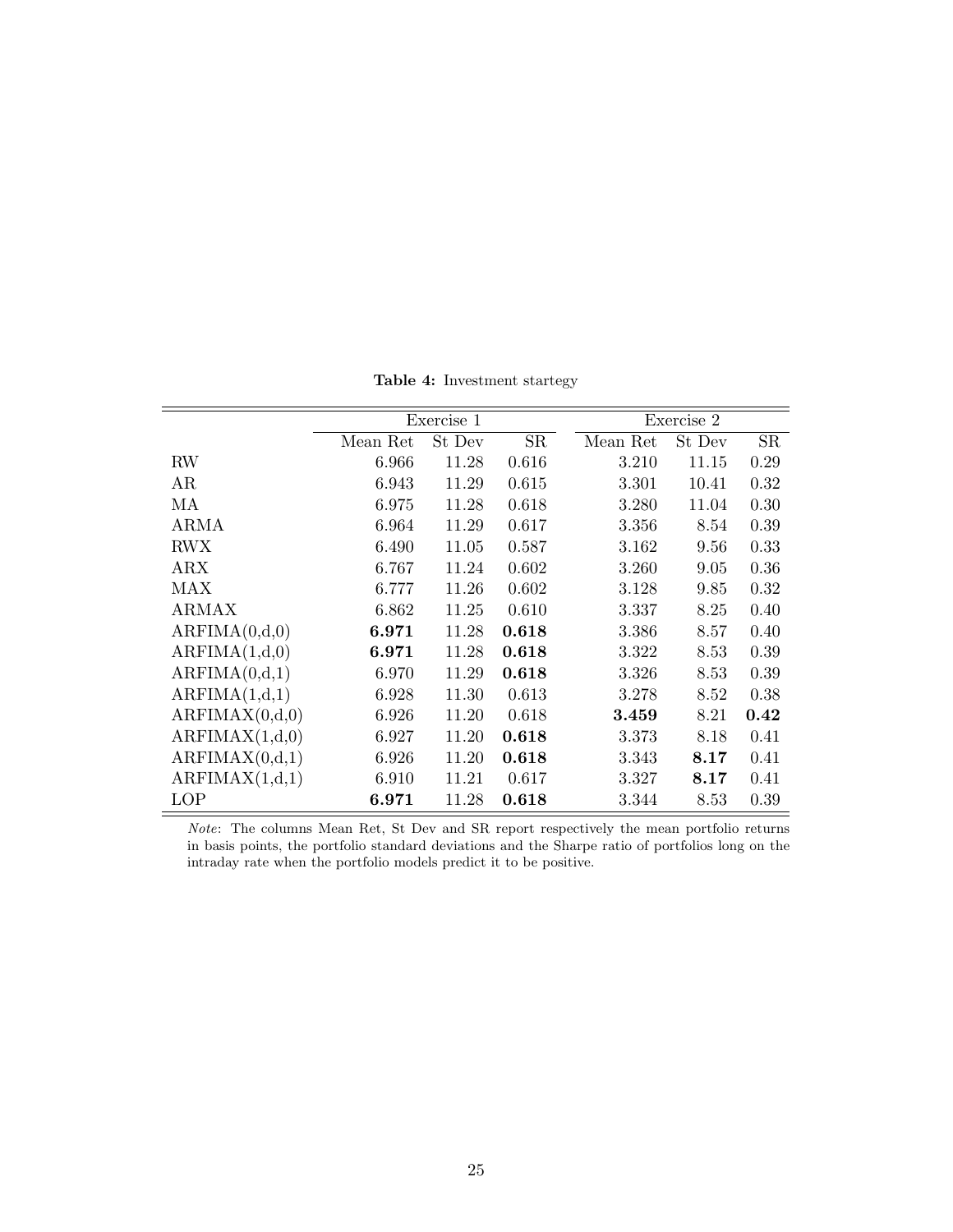Figure 2: AIC comparisons

<span id="page-27-0"></span>

Notes: The graphs show differences in AIC (AIC(benchmark) - AIC(alternative)) over time relative the RW benchmark for the ARMA and ARFIMA models. If the benchmark model generates the better fit, then the AIC differences are negative.

<span id="page-27-1"></span>

Note: The figures show cumulative square prediction error differences (CSPED) and cumulative log score differences (CLSD) of various models versus the RW benchmark to predict the intraday interbank rate.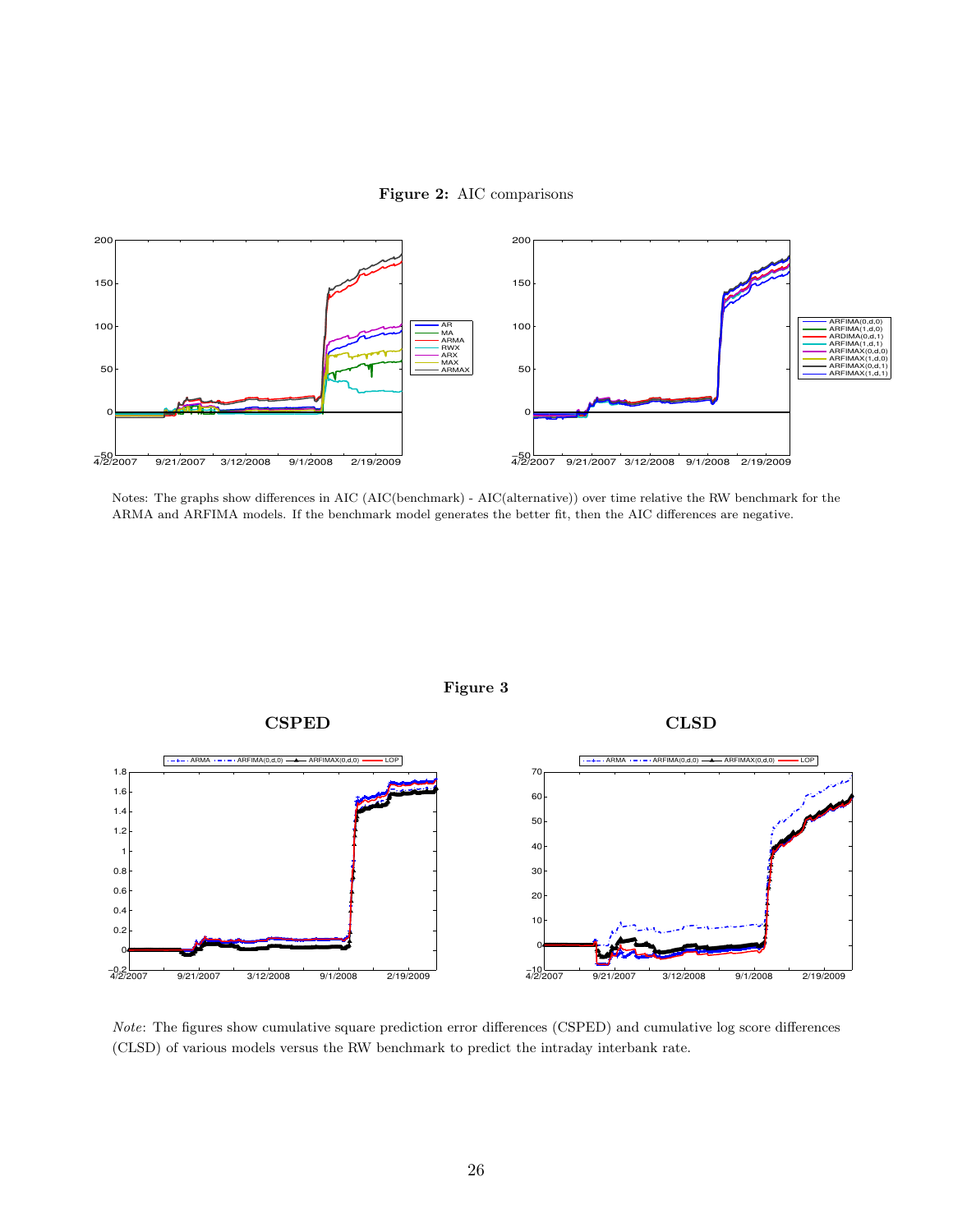

<span id="page-28-0"></span>

 $\emph{Note:}$  The histograms show the decile counts of the  $PITS$  transforms for different models.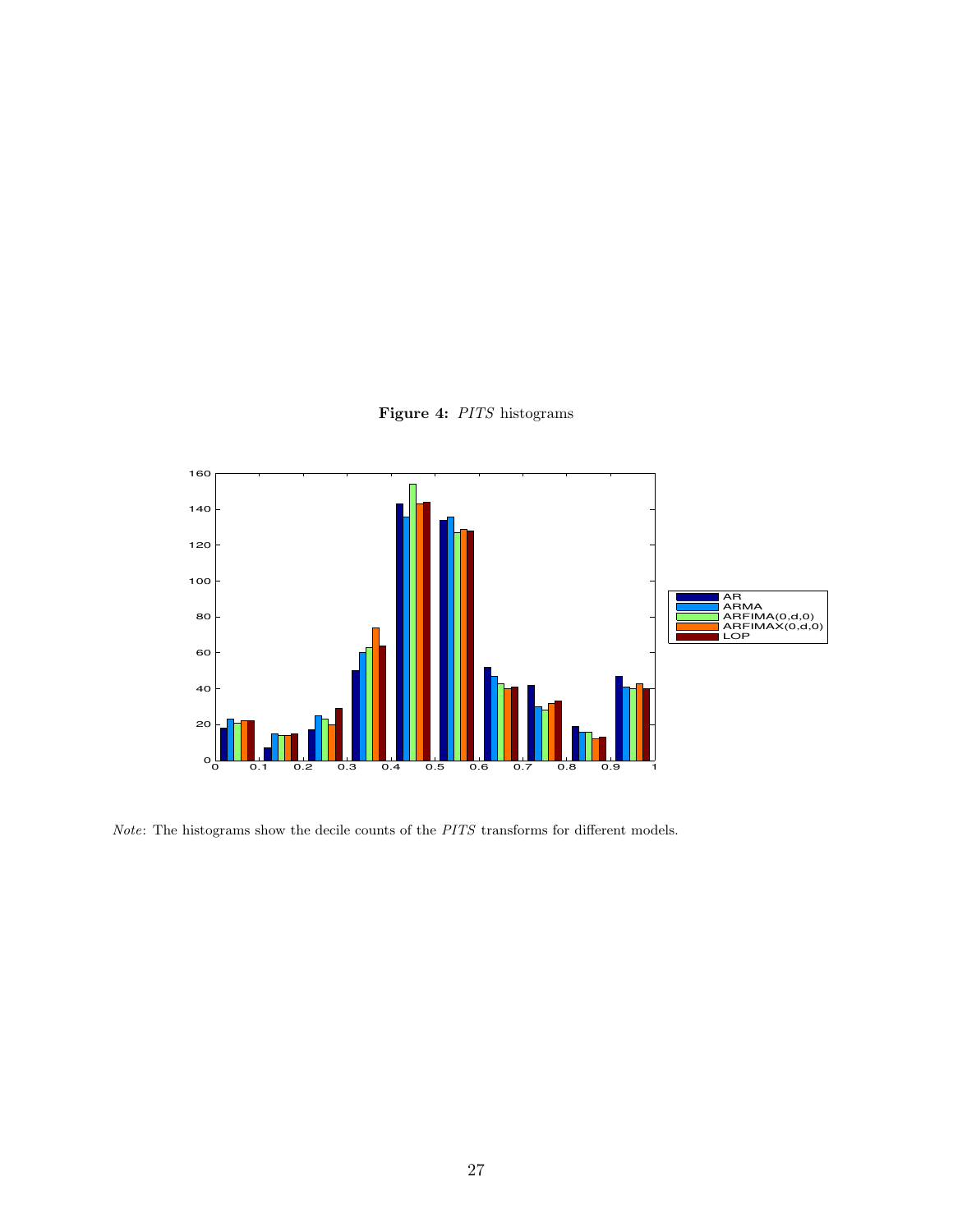

<span id="page-29-0"></span>

 $\emph{Note:}$  The figures show LOP weights for different models.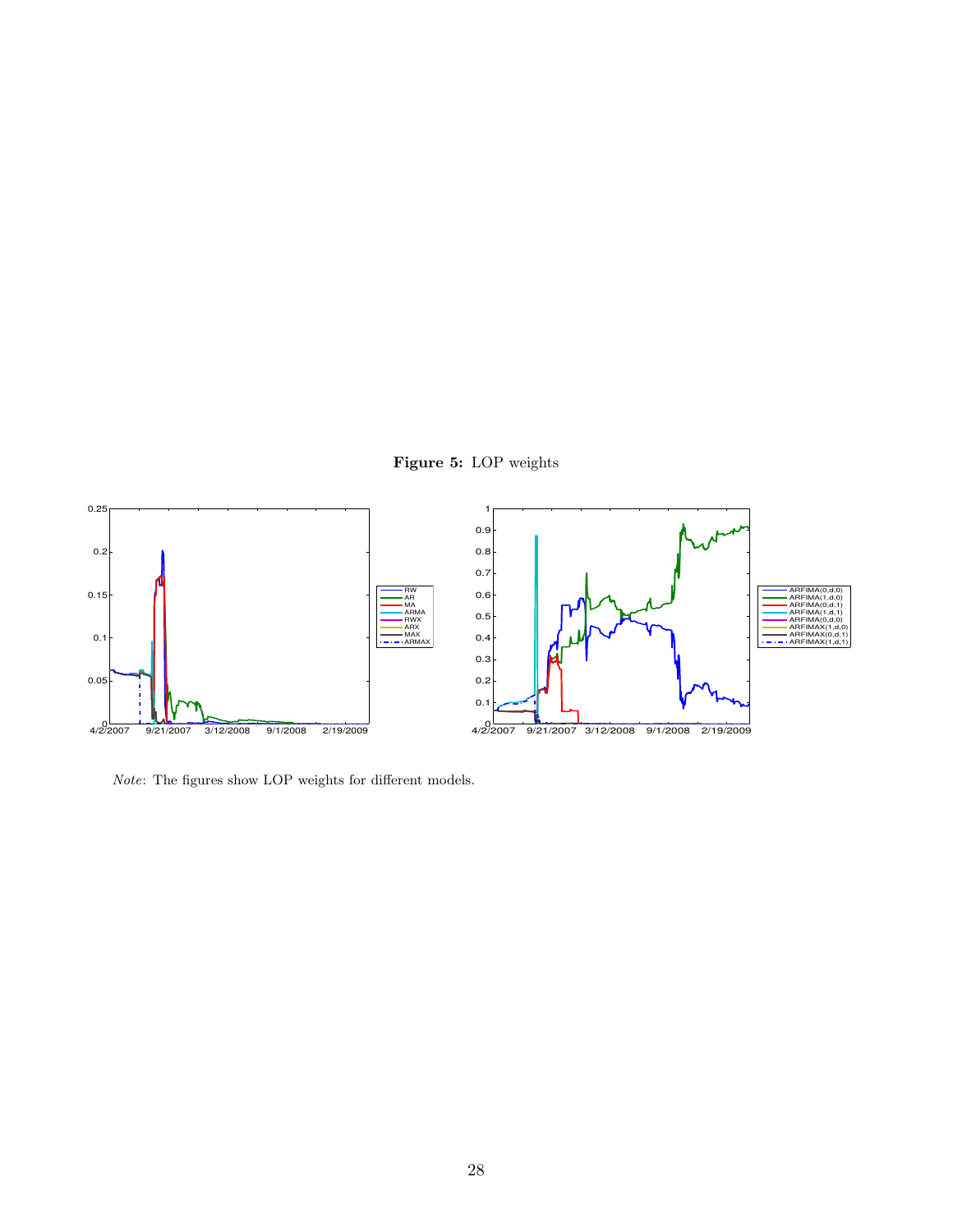

<span id="page-30-0"></span>

Note: The figure shows the fan chart given by the LOP with  $5^{th}$ ,  $25^{th}$ ,  $50^{th}$ ,  $75^{th}$  and  $95^{th}$  percentiles and the European overnight interbank rate (red dashed line).